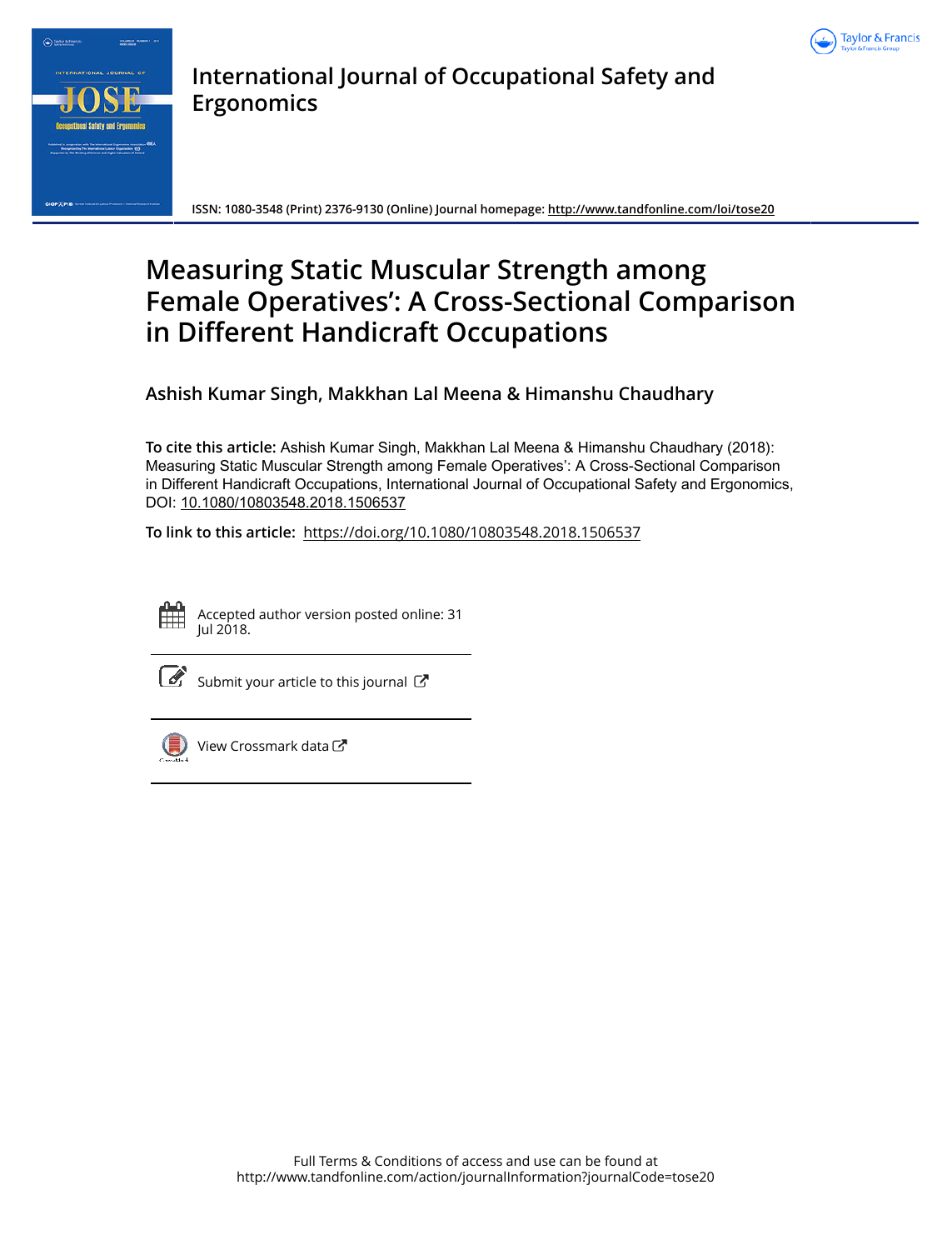**Publisher:** Taylor & Francis & Central Institute for Labour Protection – National Research Institute (CIOP-PIB) **Journal:** *International Journal of Occupational Safety and Ergnomics*  **DOI:** 10.1080/10803548.2018.1506537

# **Measuring Static Muscular Strength among Female Operatives': A Cross-**

Check for updates

# **Sectional Comparison in Different Handicraft Occupations**

Ashish Kumar Singh\* , Makkhan Lal Meena, Himanshu Chaudhary

*Department of Mechanical Engineering, Malaviya National Institute of Technology, Jaipur, India* 

Email: singh.mechanical@yahoo.com \*Corresponding Author

## **Abstract**

*Purpose:* Loss of static muscular strength is the most common work-related problem among handicraft workers involved in hand-intensive jobs. A cross-sectional comparative assessment was carried out to determine the muscular strength among the workers involved in the manufacturing of three different crafts, i.e., weaving, hand block printing, and imitation jewelry *Methods:* 120 female operatives' were selected, and digital grip dynamometers were used to measure their maximum handgrip and pinch strength. *Results:* The static muscular strength varies significantly among the different occupational group of workers. The difference in grip strength in the right and left hand unravel that the exposure to hand tools for a prolonged period plays a vital role in muscle strength. These findings indicate that static muscular strength varies significantly due to repetitive use of hand tools. The observed values of muscle strength in the dominant hand were significantly lower in jewelry workers while block printing workers had the highest strength. *Conclusion:* The decrement in pinch grip strength was evident due to long cycle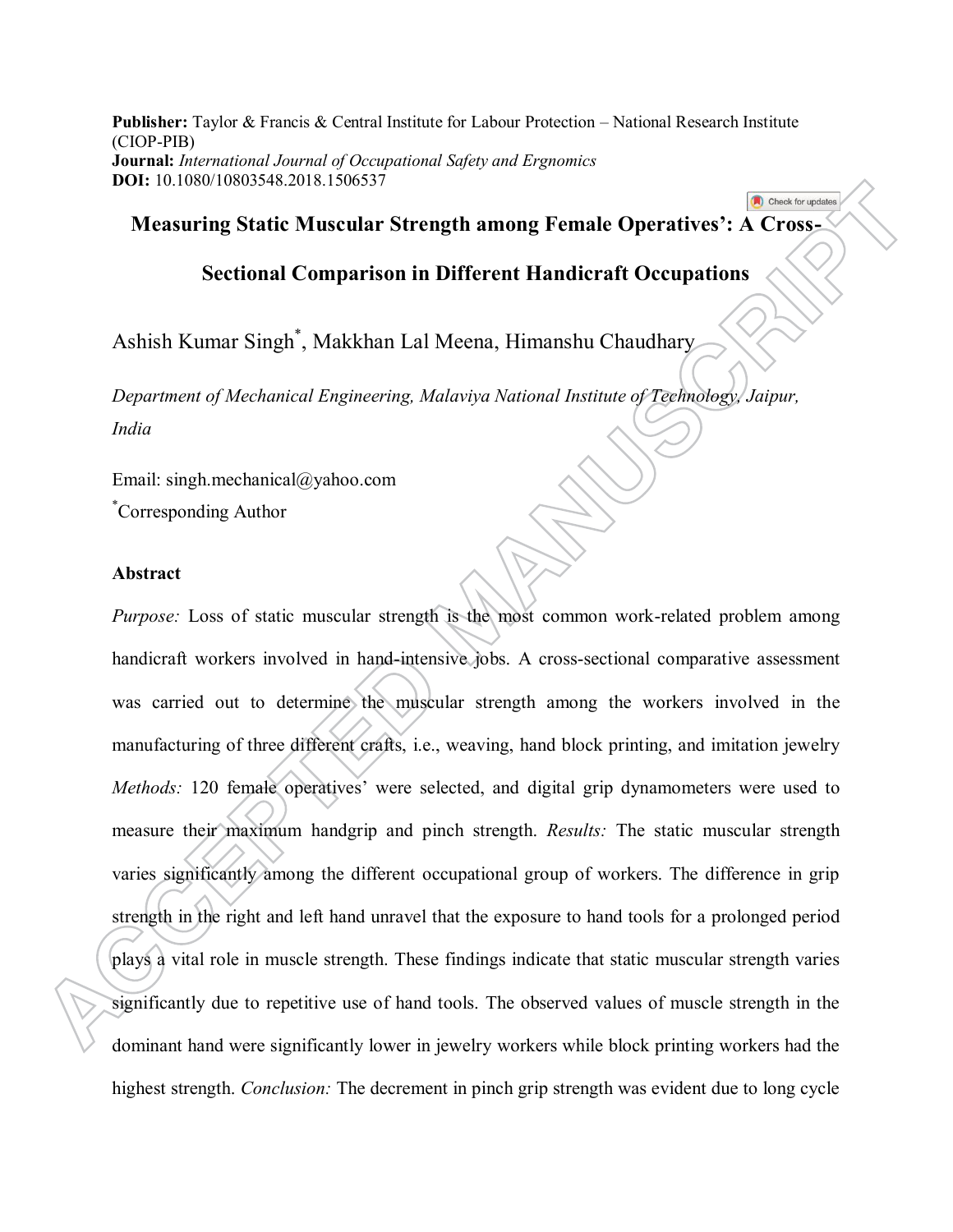repetitive pinching movements of distal phalanx during hand knotting and pearl drilling. This study proposes the need for ergonomically designed hand tool interventions that may reduce the accumulation of loss in static muscle strength.

**Keywords**: static muscle strength, handgrip, pinch grip, carpal tunnel syndrome, ergonomics, handicrafts

## **1. Introduction**

Handicraft manufacturing is a traditional artistic activity and shares some common work characteristics such as the involvement of lower-arm, hand-eye coordination and fine dexterity of the worker [1]. Depending on the nature of the job and design of hand tool, handicraft operatives can be exposed to awkward posture, forceful gripping, high repetitiveness, and hand-arm vibration (HAV) hazard. These variables are directly associated with the symptoms of cumulative trauma disorder (CTD) [2-5]. Safety guidelines for the upper extremity could prevent workplace injuries and reduce the risk of CTD [6]. This research is concerned with the relative causes for the loss of static strength that are associated with holding the poorly designed hand tool or materials against a mechanical process.

Handicraft work is a challenging occupation in which workers may suffer from various work-related problems. Several studies carried out in the past have primarily assessed musculoskeletal disorders (MSDs), physical conditions, and physiological factors among the handicraft workers [7-11]. Besides these factors, the design of hand tools contributes to increasing the risks of carpal tunnel syndrome (CTS). Design of hand tools developed the foundation to ease the efforts of the workers, thus resulting in lower MSDs among them [12, 13]. The Indian handicrafts industry is part of the small manufacturing industries, and a significant part of the Indian population is dependent on handicraft sector. It possesses around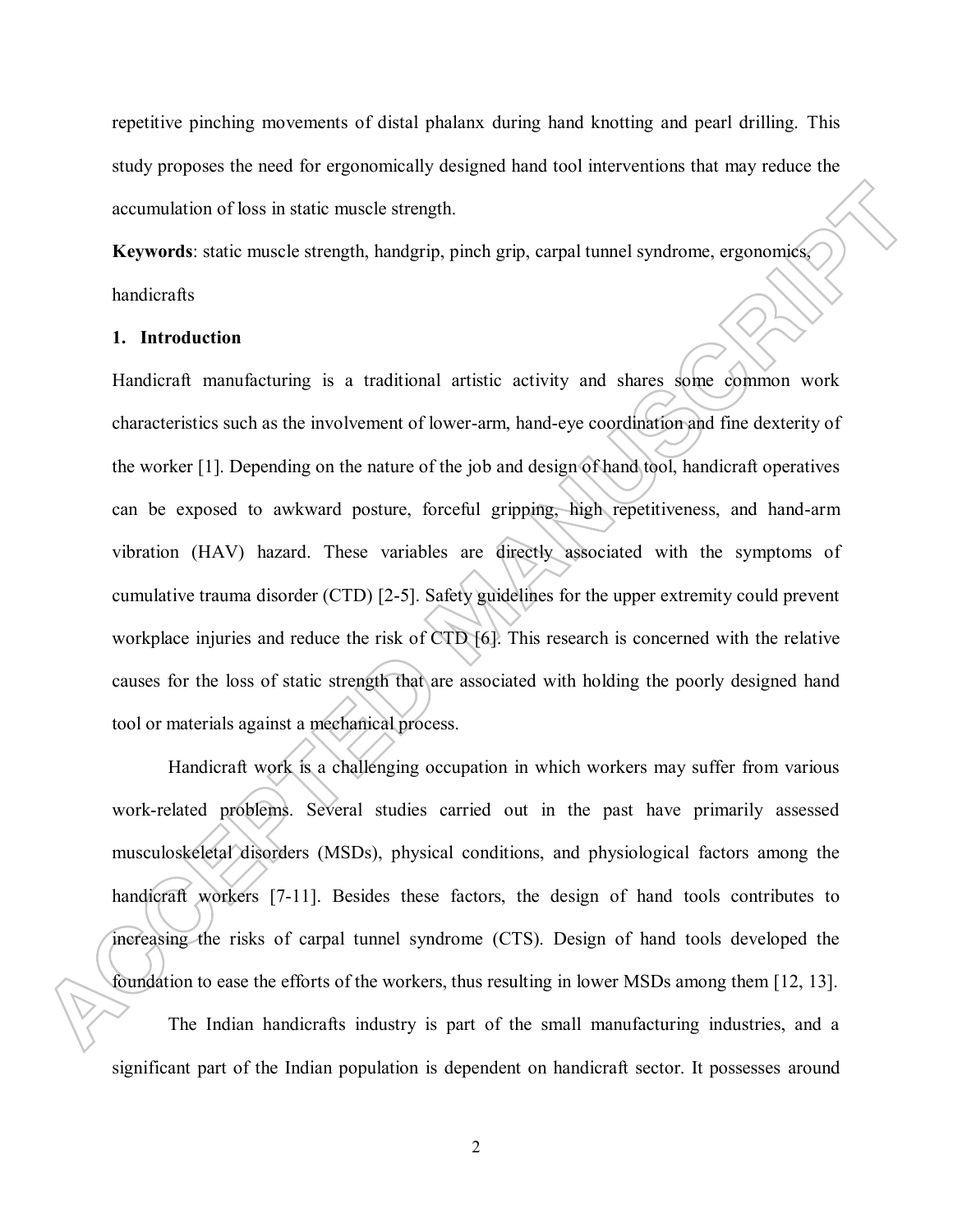50% of the national product by informal sector which makes it the largest producer and exporter in the international market [14]. Exports of art-wares have a massive market demand mainly in American and European markets [15, 16]. The export of Indian handicrafts rose exceptionally, over the period of establishment (1986–1987) of the export promotion council for handicraft [17]. According to the provisional data available the exports of handicrafts have shown an increase of USD 231.17 million, i.e., the exports increased by 13.5% in one year [18].

Roughly over 0.5 million workers are presently employed in the Indian handicrafts industry, and it is likely to generate more employment opportunities, mainly in the rural regions of the country [19]. According to the National Statistical Commission, 90% of the country's workforce are accounted for by the informal economy [13, 20]. The country supports 7 million people and contributes a substantial part of the total workforce from India [21]. With a gradual influx of commercialization in this industry, labor-use arrangements have also undergone a change. From an occupational point of view, the workers often engaged in rigorous handintensive work and spent long working hours to obtain target specific productivity (produce more output in a short period of time)  $\{22\}$ .

Weavers, block printing, and imitation jewelry workers are often recognized as the occupational groups that are most sought-after female workers because it can be set up within the household or nearby workshops. Hence, lack of occupational health and safety practices are common among the operatives in these handicraft professions. Women with responsibilities of running the home and taking care of the family, find it convenient to do part-time jobs near their homes [23]. Moreover, these jobs were paid less compared to other work. Therefore, it was observed that the work was not popular with male workers working in the same handicrafts industry.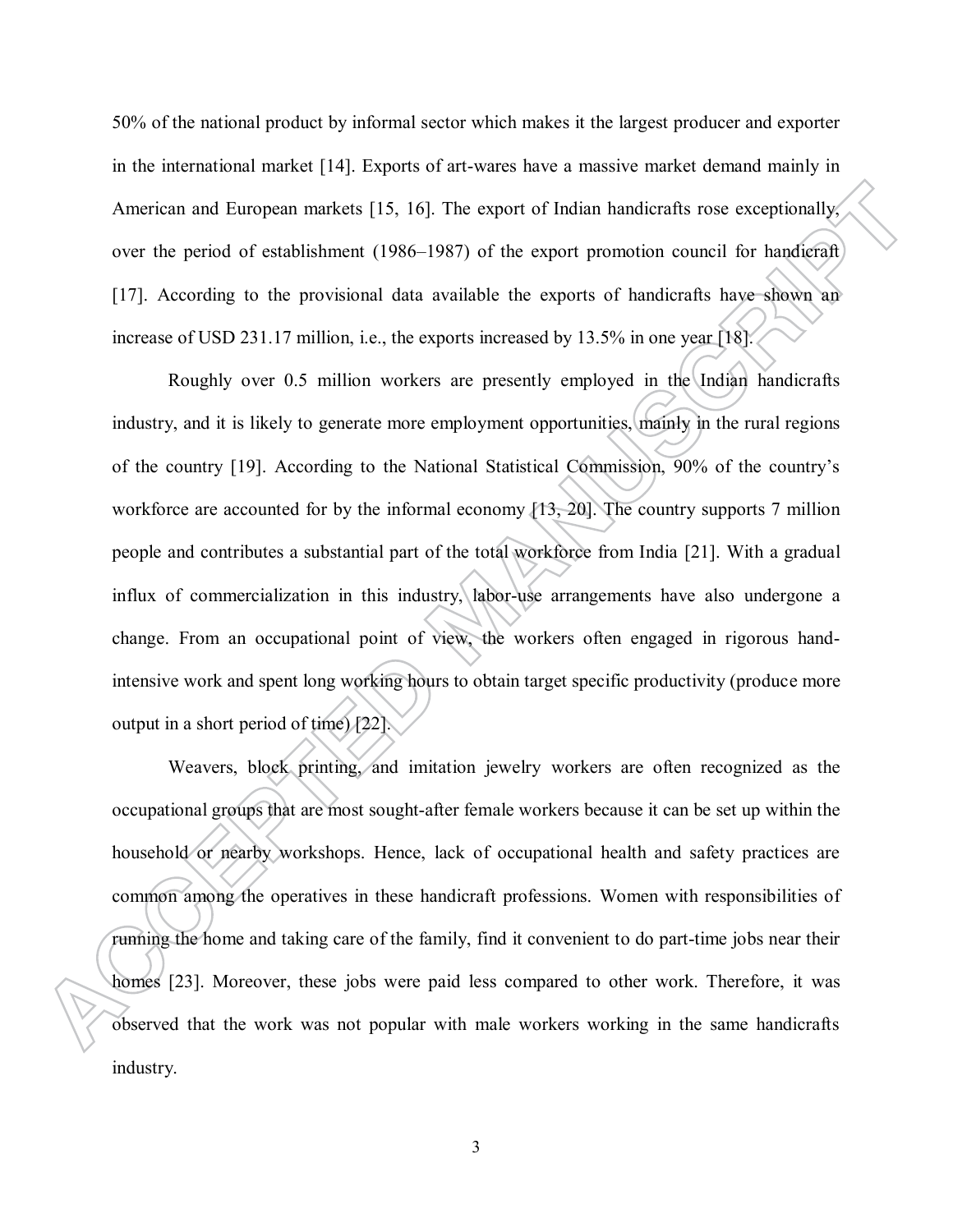Most of the previous literature related to the carpet industry workers of India primarily focused on the occupational health problems during weaving [24-29]. Investigations concerned with the working environment of weavers during different seasons in the state of Kashmir and Madhya Pradesh (India), were carried out. They brought attention that these workers were prone to several health risks during different seasons [30, 31]. However, the studies related to work system interventions in the carpet industry are available to a limited extent [29, 32].

A recent study used questionnaire survey on 120 workers of four different handicraft trades reported that the significant factors which influence the quality of work life are working environment, job security and cooperation with co-workers [33]. In their continued study, they investigated MSDs among the workers in hand block textile printing industry and recommended that some suitable risk reduction and health promotion programmes should be implemented to enhance safety and well-being among the workers [34].

Previous literature also showed that the investigators in the recent years have focused on the assessment of visual demands, muscular and neurological examinations, range of motion, and, muscle strength tests in the imitation jewelry work [35-38]. A study on woodcarving workers reported about the occupational health risk problems that include eyesight problems, backache, gastric ulcer, asthma, and skin problems during carving [39]. Few related studies also suggested that the woodworkers are highly prone to respiratory tract problems due to exposure to wood dust which may cause respiratory symptoms such as chronic bronchitis, cough, and breathlessness [40-42]. Musculoskeletal risk factors have also been found to be prevalent among the workers involved in blue pottery, handloom and gota patti craft [22]. Furthermore, the lack of rationale for the use of the methods to characterize ergonomics challenges during handicraft work in different informal sectors suggests that the area needs to be explored.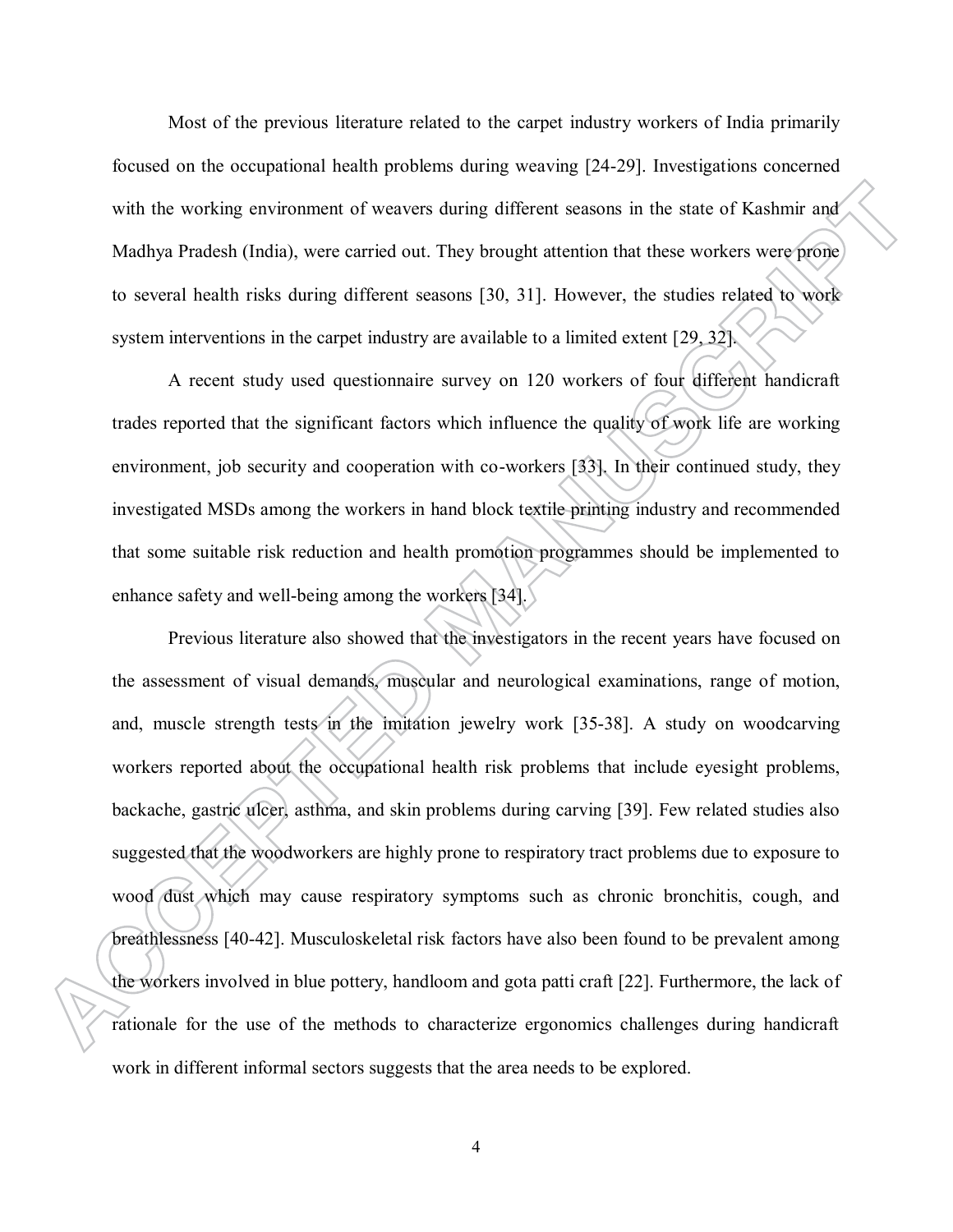Primary concerns of these previous longitudinal studies were only on assessment of work-related disorders among the handicraft workers. A literature review indicates that no significant research has carried out so far in the handicraft sector from a static muscular strength perspective, despite heterogeneous tools used. A cross-sectional study advocates the evaluation of muscle grip strength as a diagnostic tool for assessing the outcome of hand injury [43]. Moreover, the work exposure of previous occupations has a direct association with the present grip strength of the worker [44]. In a longitudinal study of 1107 recently-hired young workers, it was reported that the loss of grip strength alone was an inappropriate predictor of assessing upper extremity MSDs among newly recruited workers [45]. Grip strength is one of the essential characteristics of a healthy hand [46]. Moreover, it has also shown a significant difference between healthy and subacute patients [47]. A few studies have shown that the exposure to CTS and hand-arm vibration among workers engaged in hand-intensive jobs suffered lower grip strength [29, 32, 48].

Unfortunately, the inadequate literature leads to a need for assessing static muscular strength among the workers involved in the different crafts trades. Therefore, it was thought that this study shall estimate the muscle strength among three handicraft occupations. The objective of the present research is to determine some essential static muscular strength, such as hand grip strength, pinch grip strength (tip, key, and palmar grip) of female workers coming from different occupations involving highly repetitive movements. This study hypothesizes that the strength values for handicrafts operatives in different vocations, exposed to different hand tools are relatively different from each other. In low-income countries like India, informal sectors are not willing to use expensive tools, and that makes it challenging to implement the research interventions to overcome the worker's problems [49]. This study assesses the ergonomic aspects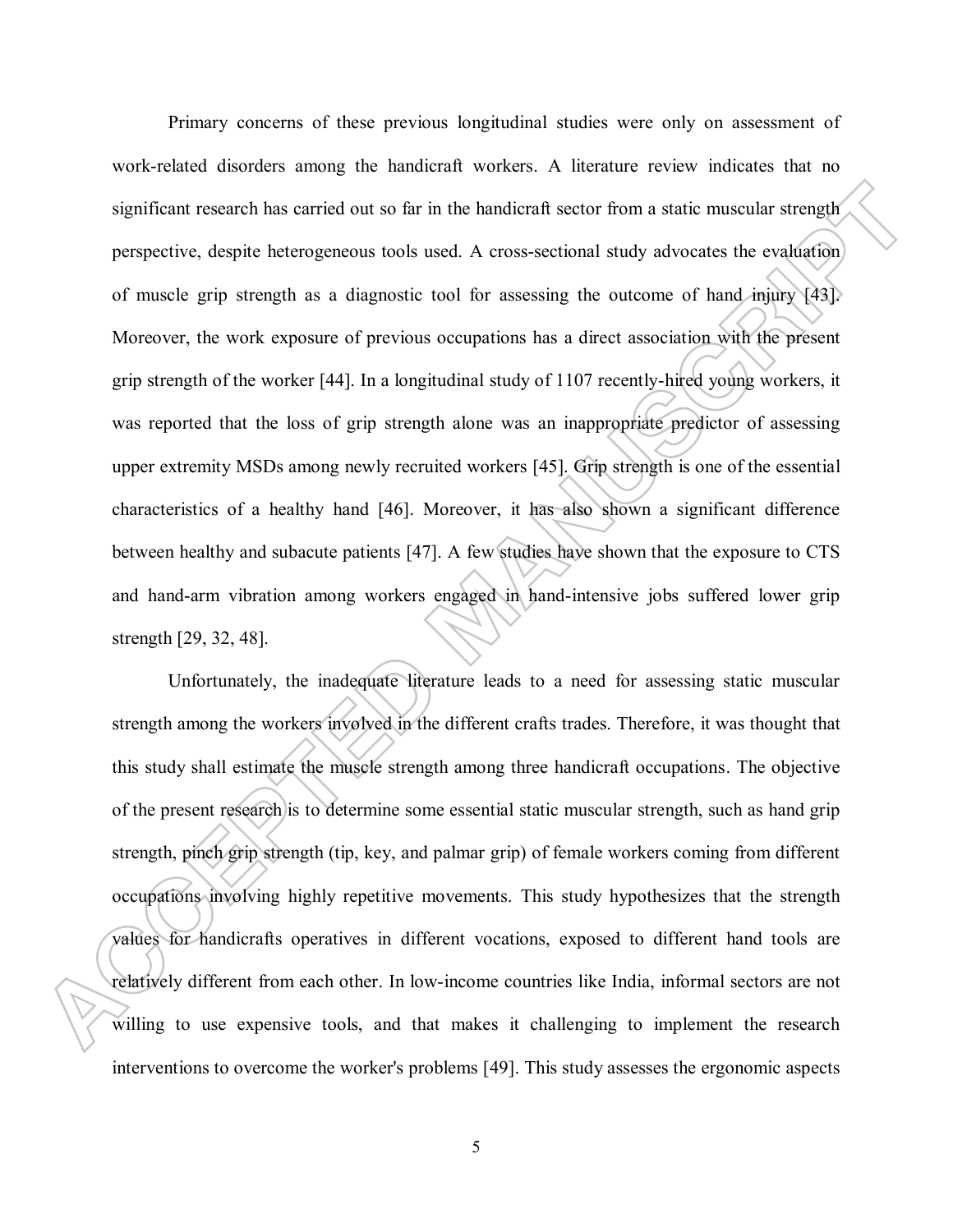at the grass-root level and proposing the insight to develop a better design of hand tools and workstation.

#### **2. Methods**

#### *2.1. Selection of Participants*

The present cross-sectional study was carried out from August 2017 to October 2017. The selection of female participants was based on their respective occupations. They were divided into three groups as per their occupation, viz., carpet weavers, hand block printing workers and imitation jewelry workers. These 120 asymptomatic female participants were mainly engaged in handicraft work in three different vocations. Of these participants, 45 were carpet weavers, 45 hand block printing workers, and 30 imitation jewelry workers. They were randomly selected from 16 handicraft workshops which were situated within the urban and rural area of Jaipur and its nearby districts.

The average work experience of the participants in the present occupation was  $11.89 \pm$ 7.14 years. Minimum one year of work experience in the same job and right-hand dominance was the inclusion criteria for this study. Only dominant right-hand workers were selected for the survey for minimizing any discrepancy in overall statistical significance or familywise error rate due to hand dominance. They were having no history of upper extremity disorders and chronic and acute diseases. The University Institutional Review Board approved all experimental procedures, and all female workers were provided written informed consent before the participation.

Since the workshops were situated at different locations; it was not possible to invite all the workers at the institute laboratory. The anthropometry and static grip strength tests of the experimental cohort were collected at their respective work locations. The study was designed in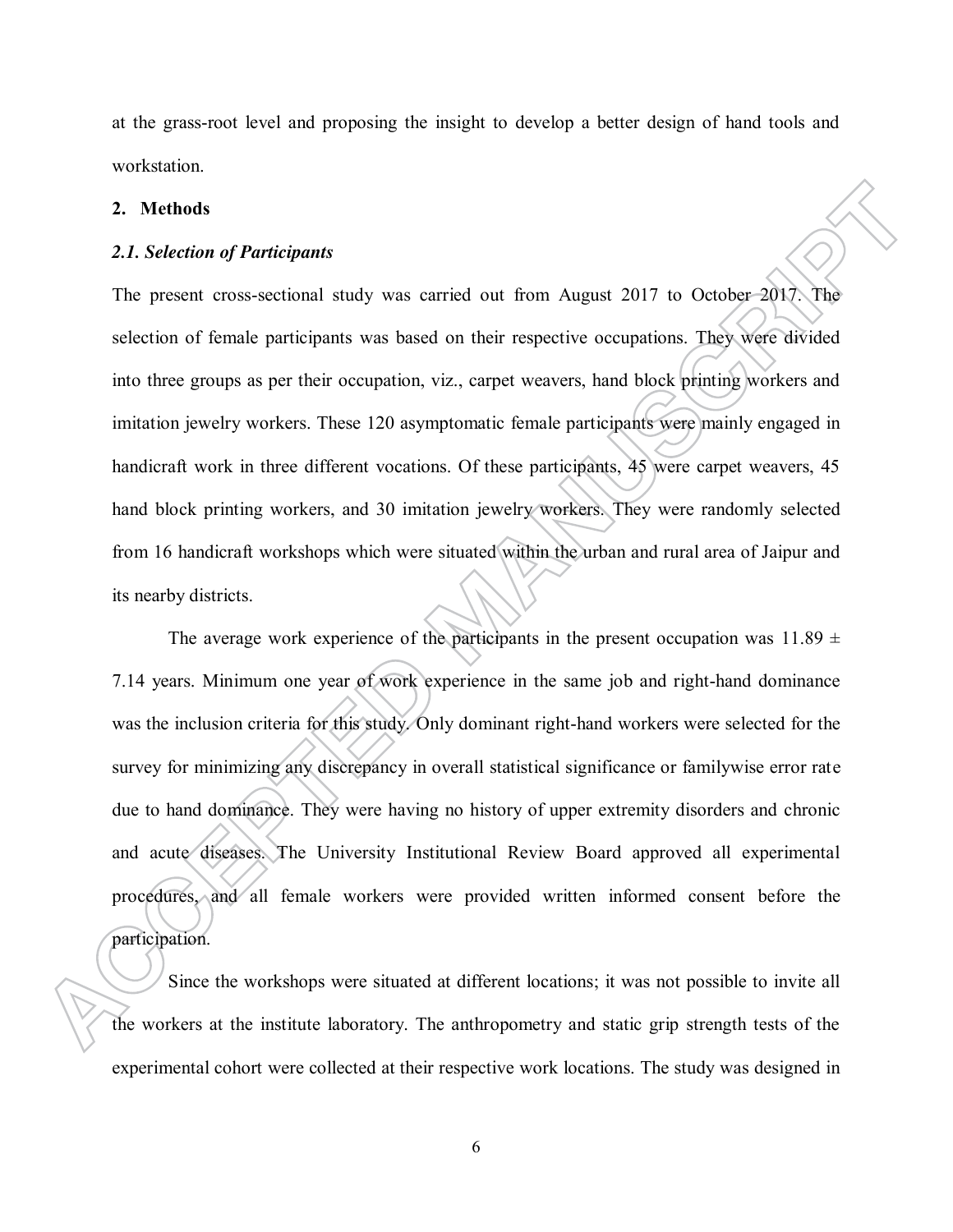a way that every participant's data was recorded in a similar way, unfatigued prior to work. Therefore, they were asked to come to the workshop before the work shift. Repeated surveys were done over two months to obtain the data. The data were collected from 07:00 to 09:00 at the workshops.

The demographic description of the participants is depicted in tabulated form in Table 1. The mean age of the women participants was  $29.81 \pm 7.36$  years (Table 1). The nutritional status of the participants was assessed by their body mass index (BMI) values [50], and it was found that the mean value of BMI (20.13  $\pm$  3.53) was within the normal range. From data analysis, it was found that most of the demographic variable distribution of participants were not normal. For example, a skewness of 0.43 (SE = 0.40) and 0.68 (SE = 0.45) and a kurtosis of  $-0.42$  (SE = 0.85) and  $-0.68$  (SE = 0.81) was found for the age and experience in weavers. Whereas, the BMI and body surface area (BSA) were found to be normally distributed for a chosen level of significance ( $p$  $>$ 0.05), for all the cases.

(Insert Table 1 here)

## *2.2. Tasks Involved in Handicraft activities*

During this study, the static muscular strength was evaluated among the workers involved in three different crafts trades, viz. carpet weaving, block printing, and, imitation jewelry (pearl hole drilling/setting). The details of tasks involved in these occupations have been discussed later in the text.

Hand-knotted weaving involves stooping and squatting postures adopted by the weavers during prolonged weaving task. During weaving, the weavers sat next to each other and wove the carpet as per the provided map using conventional hand tools. These hand tools include weaving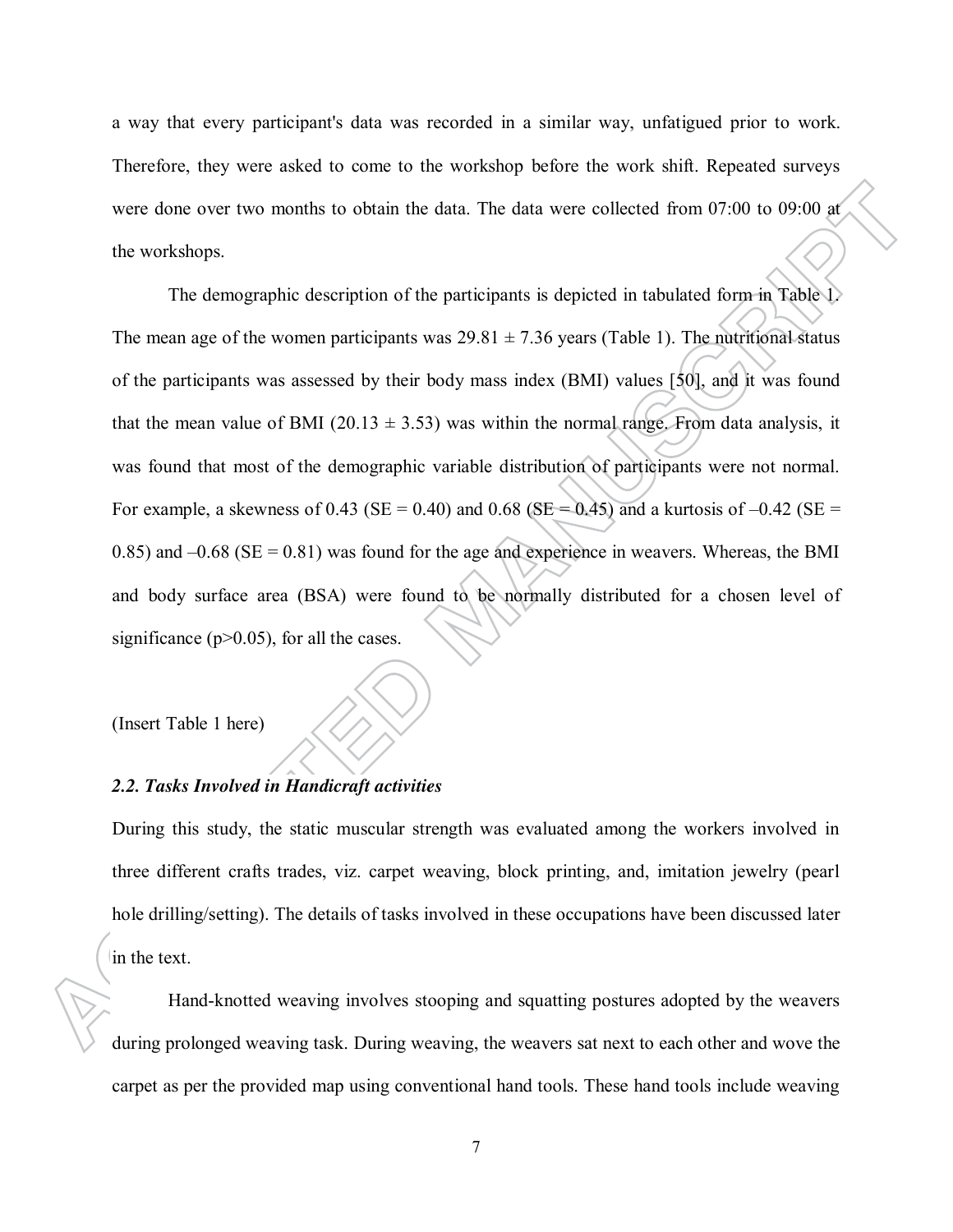knife, weaving comb, and a beater. The weaving knife is used to cut the knot after the completion of each knot. The weaver holds the knife throughout the process of knotting which leads to forced fisted cylindrical grasping in their dominant hand. The weaving comb and beater are used after finishing a row of knots and weft. The weaving of a carpet usually takes several months, depending upon the size, and as per urgency of the customer. Weaving requires enormous concentration and long duration of sitting. Long hours of same squat posture could cause musculoskeletal disorders in different body regions. The process requires repetitive movement of digits and wrist that could be directly associated with cumulative trauma disorder [29].

Hand block printing usually carried out in standing position and prints were made using a block die tool. It is used to replicate the shape of die block on the cloth extending high static muscular loads on the forearm. The worker holds the tool throughout the process which leads to forced pinch grasping in their dominant hand. Nevertheless, the block printing requires extensive repetitiveness and reaching out to punch the die into the cloth on the work table with unusual, awkward postures.

Pearl hole drilling/setting is a part of making imitation jewelry. The worker sits in a squat posture holding the pearl to be drilled and placing it on the powered drill to make a hole. The drill bit of size greater than the size of the necklace thread was forced against the pearl creating hand vibration, and noise expose. The vibration is transmitted from the finger to the hand while holding the pearl to a correct position.

## *2.3. Grip Strength Test*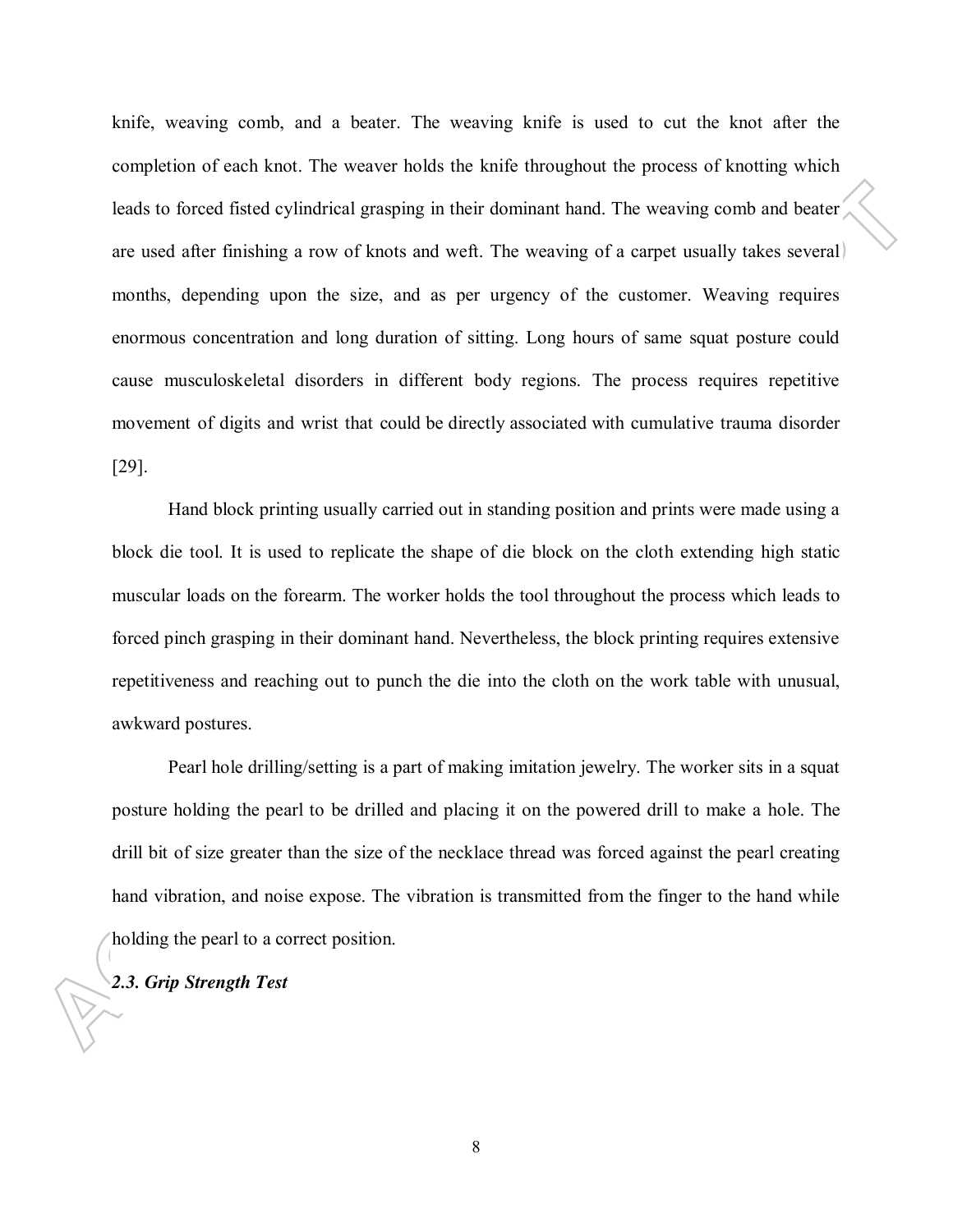The test was administered using the Baseline® hydraulic hand and pinch grip dynamometers. The objective of the test was to monitor and evaluate the static muscle strength among the groups of female workers in working in three different handicraft occupations.

### *2.3.1. Hand Grip Strength Test*

The objective of the test was to monitor and evaluate the hand grip strength. To undertake the examination, Baseline® hydraulic hand dynamometer (Fabrication Enterprises Inc., United States) was used. According to the American Society of Hand Therapists, the second handle position (grip span of 4.8 cm) of the hand dynamometer was recommended to be the best level for grip evaluation [51, 52]. In a study by Trampisch et al. (2012), the results showed accurate grip strength measurements taken at a single standard handle position [53]. Therefore, the second handle position as the standard position for measuring grip strength was used. The participants were tested while sitting on a chair without armrest. The sitting posture included their hips and knees flexed at 90°, elbow flexed at 90°, forearm rotation at 0° and wrist at the neutral position [54]. The participant using their dominant hand [55] applies as much grip pressure as possible on the dynamometer for 5 s. The readings were recorded three times, and the participant was given rest for 120 s in between the trials [56]. The participant repeated the test for the non-dominant hand, and the average value from three replications was used to assess the participant's performance [57].

### *2.3.2. Pinch Grip Strength Test*

Hand grip strength test was followed by tip (two-point) pinch, key (lateral) pinch and palmar (three-jaw chuck) pinch strength test with their dominant hand and non-dominant hand [58, 59]. The dominant hand was tested first, and the test was repeated for the non-dominant hand [58]. To undertake the test Baseline® hydraulic pinch grip dynamometer (Fabrication Enterprises Inc.,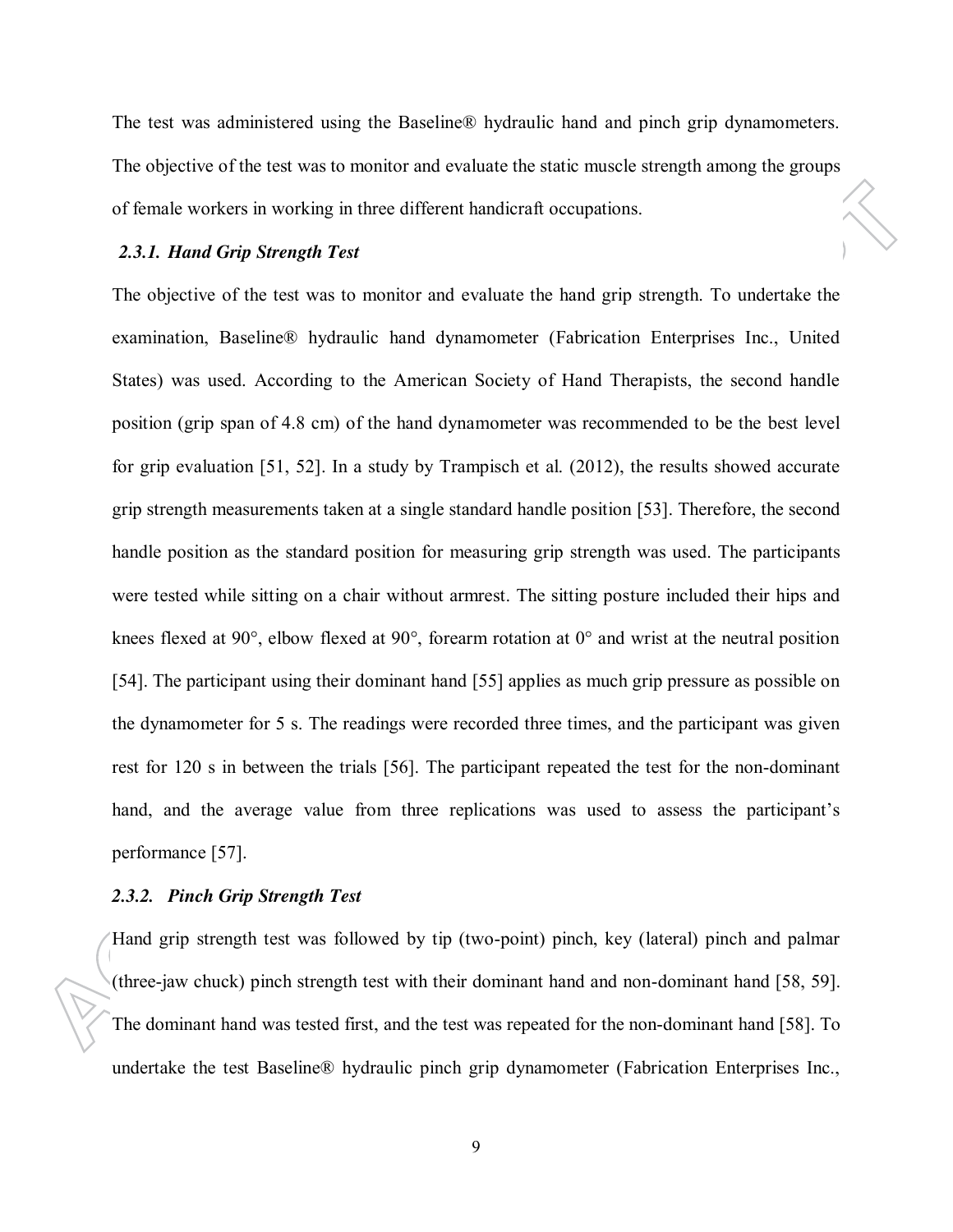United States) with a fixed grip span (2.1 cm) was used. The participants were tested with the same posture mentioned above except for the wrist between 0° and 30° dorsiflexion and between  $0^{\circ}$  and  $15^{\circ}$  of ulnar deviation. The readings of three successive trials were recorded, and the average value was used to assess the participant's performance.

### *2.4. Statistical Analysis*

Occupational groups (weavers, block printing workers, jewelry workers) were taken as independent variables, while static muscular strength (hand and pinch grip) at the dominant and non-dominant hand were considered the dependent variables. A Shapiro-Wilk's test ( $p>0.05$ ) [60, 61] and a visual inspection of their histograms, normal Q-Q plots and box plots showed that the static grip strength values (hand and pinch grip) were not normally distributed for each of the individual group. Also, static grip strength was not normally distributed for overall cases.

Kruskal-Wallis H test was conducted to test the hypothesis that there was a significant difference in the grip strength values of both the hands among the groups. A Bonferroni correction was used to control for type-I error inflation due to pair-wise comparisons. Mann-Whitney U test was performed to test the other hypothesis that there was a significant difference in the static muscular strength of dominant (right) and non-dominant (left) hands within groups. Kruskal-Wallis H test and Mann-Whitney U test is a non-parametric alternative to the one-way analysis of variance (ANOVA) test and independent sample *t* test and used when ANOVA's distributional assumptions are not met [62]. All of these data were statistically analyzed using the IBM SPSS version 22. The outcomes of results from the analyses were checked for significance at 95% and 99% confidence intervals.

## **3. Results**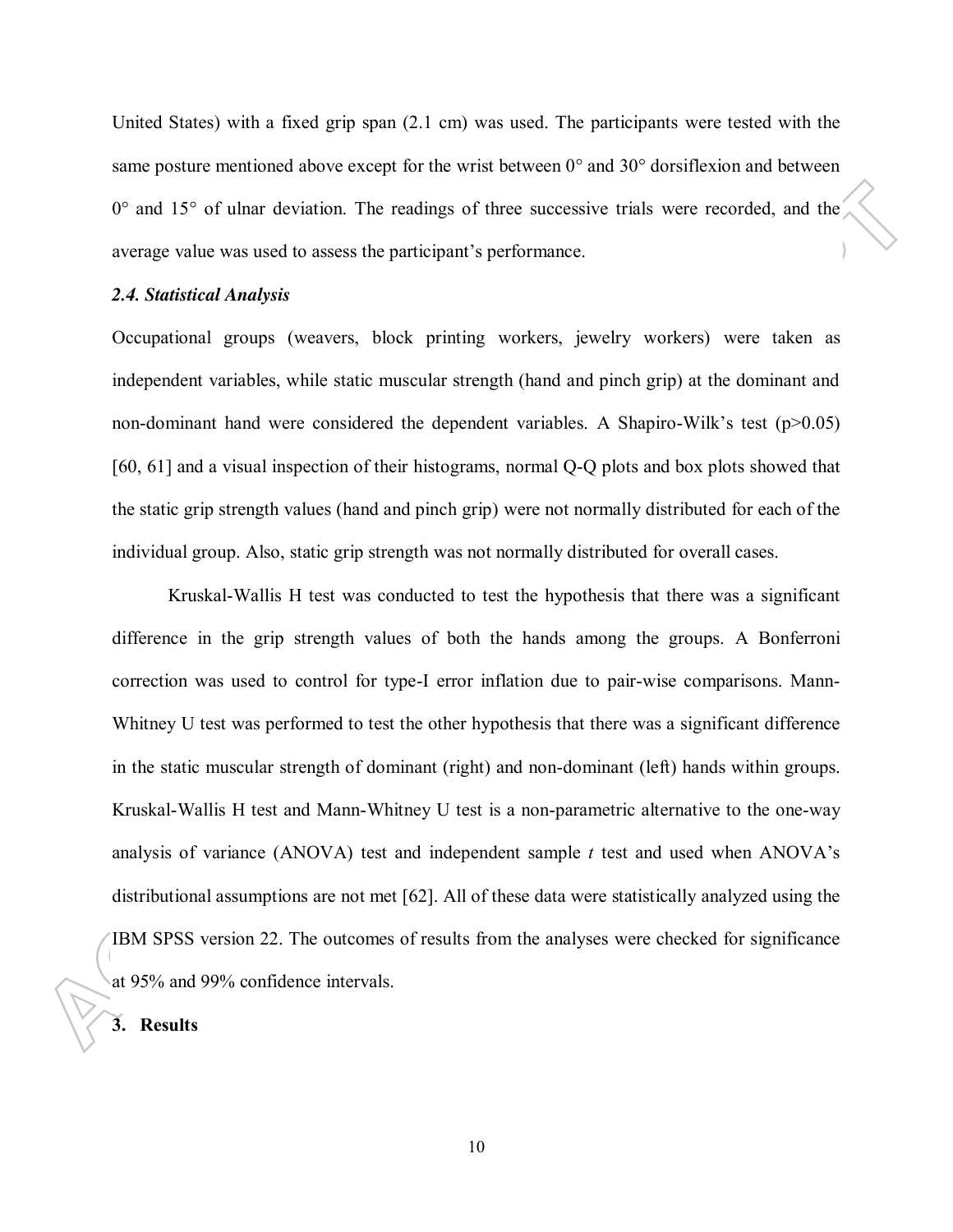The data of 120 participants were collected working in three different trades targeted for the study. Table 2 presents the correlations associated with the static muscle strength and demographic characteristics among all the workers. It also depicts overall means and standard deviations of the parameters. The results demonstrated that there were an inverse and significant correlation between age and muscle strengths in the dominant and non-dominant hand. No correlation was found between the physical parameters (weight, stature, BMI, and BSA) and muscle strength values. Whereas, the experience was negatively associated with muscle strengths in both the hands. It was evident that the highest correlations were achieved between the right and left-hand grip strength followed by the tip and key pinch strength in the dominant right hand. Whereas, the lowest correlation for pinch strength in both dominant and non-dominant hand was found between the tip and palmar strength. It was not surprising that the highest correlations were achieved between the right and left hand for each grip strength scores (e.g., right tip pinch and left tip pinch strength).

(Insert Table 2 here)

A box plot plotted for the comparative assessment shows that the muscular strength was higher among the block printing workers when compared to the other two groups (Figure 1 and 2). It could be seen that static muscle strength among the jewelry workers was more in their nondominant hand. Overall, the interquartile range (IQR) for handgrip and tip pinch was 4.42 and 0.68 kg in both hands. The IQR for key and palmar pinch grip in the left hand was 0.91 and 0.79 kg, whereas in right hand it was 1.25 and 1.36 kg. As shown in the graph, most of the outliers were of the same cases or participants, it can be concluded that the data contain no instrumental error. However, the muscular strength of the participant can be the parameter due to which the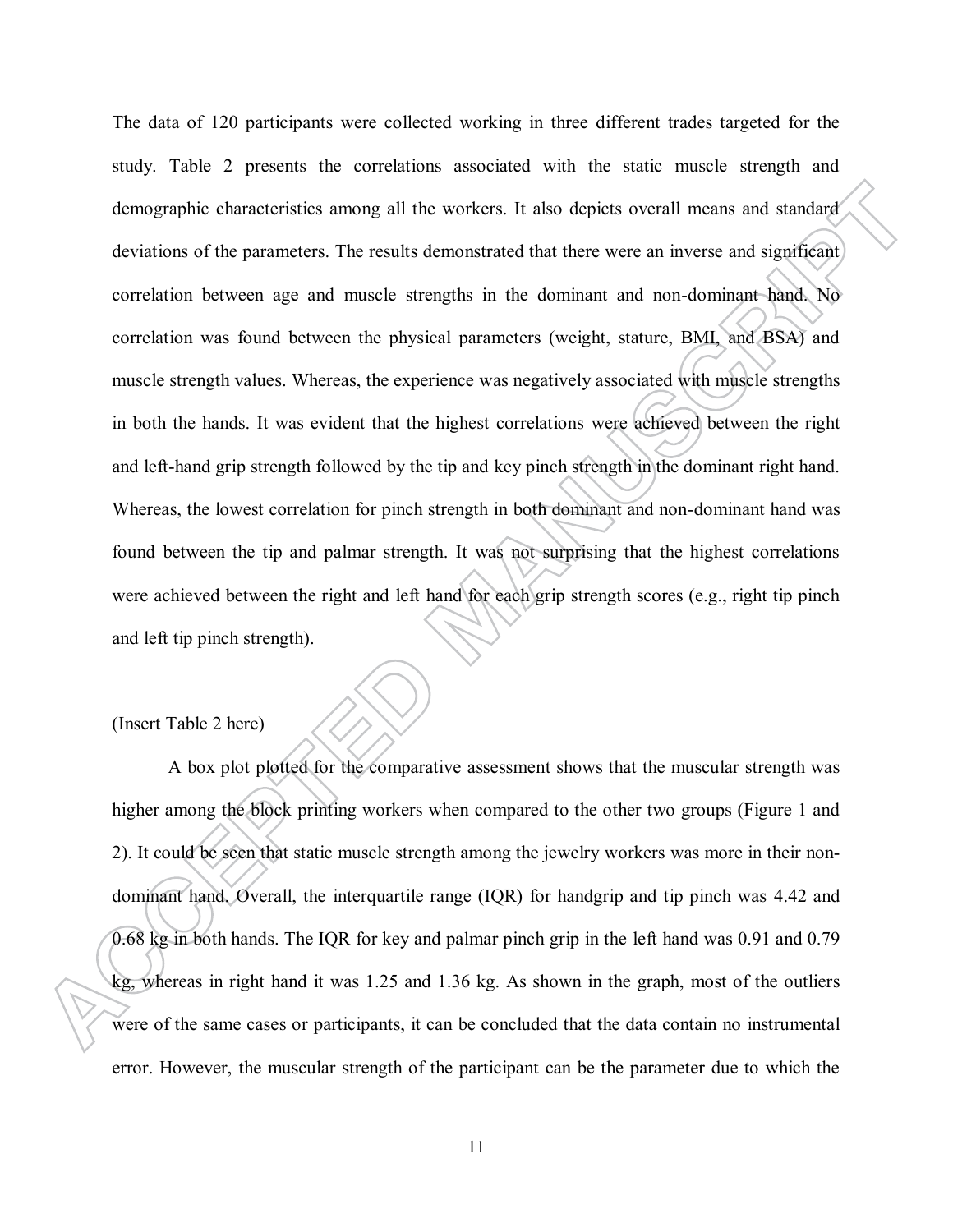observation was numerically distant from the rest of the data. To support the preceding results, Shapiro-Wilk's test was also conducted to test the skewness, indicated that the data was not normally distributed. So, the non-parametric approach was opted for the statistical analysis.

### (Insert Figure 1 and 2 here)

The comparisons of static muscle strengths between the groups were performed using the Kruskal-Wallis H test. Mann Whitney test was used to test the difference in grip strength between both the hands. The static muscle strength values for both hands in the three groups are shown in Table 3-6. The confidence interval is constructed using bootstrap re-sampling based on function type set to percentile and variations at 1000 bootstrap subset samples. The results from the analyses translate that with 95% confidence, the true mean strength of workers is somewhere between about the upper and lower confidence limits.

From these results, it was evident that the tip, key and palmar pinch grip strength in the right and left hand of weavers and jewelry workers were significantly different. Furthermore, the handgrip and pinch strengths in dominant hand were found weaker than the non-work hand among jewelry workers. However, block printing workers showed no significant difference in strength values for both the hands. The results from the Kruskal-Wallis test shows that the all the groups were statistically different  $(p<0.05)$  in all the strength measurement scores for the right hand. Key pinch and palmar pinch strengths were significantly different ( $p<0.01$ ) among each group for the left hand. Though the summary illustrates no specific details that may conclude about the difference in static muscle strength for non-dominant hand among each group of workers.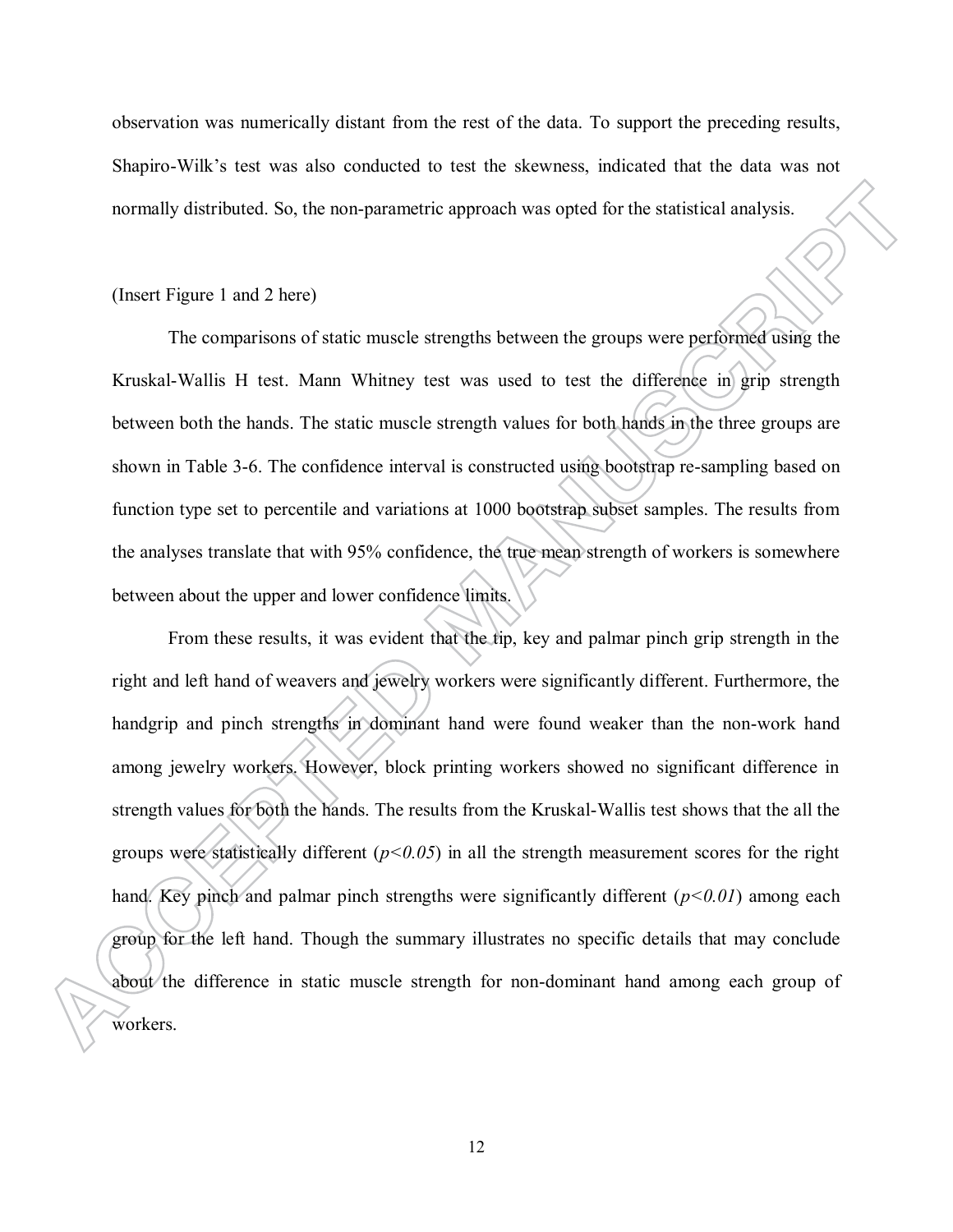(Insert Table 3 to 6 here)

In the present analyses, a Bonferroni adjustment was used to control for the familywise type-I error rate in determining whether Kruskal-Wallis H test was significant (Table 7). Despite the overall significance in the grip strength of right-hand, only jewelry and block printing workers were significant beyond the 0.05 level, two-tailed test after using a Bonferroni correction. Also, for right-hand tip pinch strength, jewelry workers were significant from block printing workers (*at*  $p<0.01$ ). Although the key and palmar pinch strengths in the left-hand between weavers and block printing workers were statistically significant *(at p<0.01)*, no significance was observed in the right-hand. The difference in palmar pinch strength between the weavers and jewelry workers were found significant in both the hands. Furthermore, key pinch strength in only left-hand showed the asymptotic significant difference between weavers and jewelry workers *(at p<0.05)*. Therefore, it could be inferred from the results that jewelry workers had the weakest work hand when compared with other groups.

(Insert Table 7 here)

#### **4. Discussion**

This study presents the evidence that static muscle strength may be influenced due to repetitive use of hand tools for a prolonged period, albeit to a moderate degree. This is the first crosssectional comparative study of its kind to evaluate the static muscle strength among the handicraft operatives of different vocations in India.

Previous studies [59, 63] have established that there are an inverse and significant correlation between age and muscle strengths. Results from our study were also in line with them showing a negative association between age and all measured strengths in dominant and non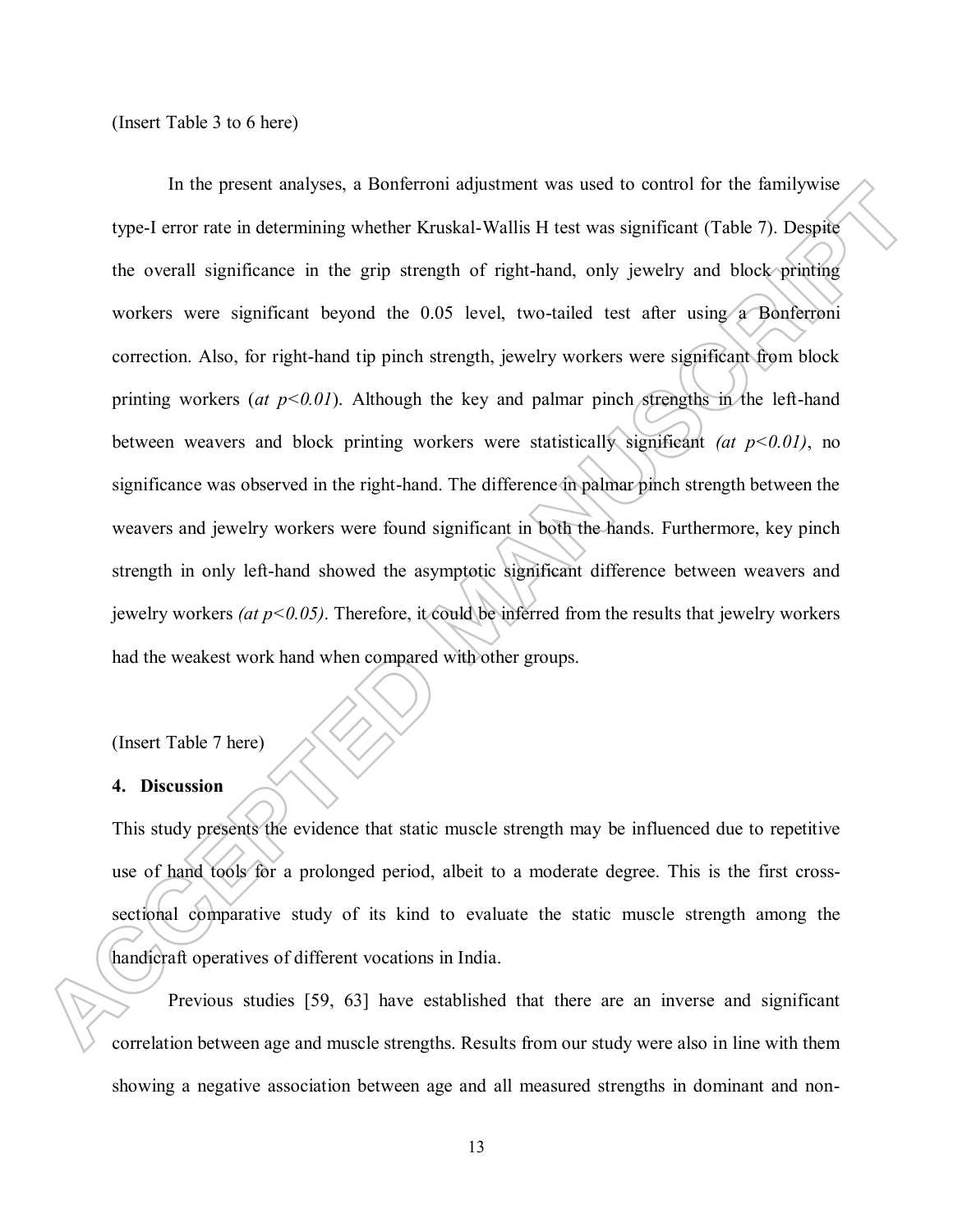dominant hand. Also, the experience was significantly and inversely associated with all grip and pinch strength values. Thus it signifies that as the experience and age grow, the muscular strength among the worker's also tends to decrease. A few studies [64, 65] have reported a positive correlation between grip strength, weight, and stature in healthy participants. On the contrary, Robertson et al. (1996) recognized that a positive relationship between grip strength, and anthropometry may not occur in individuals with hand dysfunction [66]. Based on our results, no significant correlation could be obtained between the grip strength values, weight, and stature among the handicraft workers. Perhaps a larger sample size may infer accurate information about the association.

The experimental analysis reveals that the exposure to jewelry work was associated with an apparent decrease in pinch strength measures when compared to other hand-intensive jobs. This is further exemplified in a reciprocal comparison to the strength of the contralateral limb. The overall interpretation of the results from strength comparisons suggests that the jewelry workers had consistently weaker hand and pinch grip strength parameters than the other groups. An apparent decrease in muscle strength that jewelry workers suffered could be due to work exposure.

In every group aside from jewelry, the non-work hand was either weaker or equivalent to the work hand, which makes sense, due to handedness and from natural hypertrophy due to the physical nature of work. However, with the jewelry workers, the work hand was weaker than the non-work hand in each of these measurements, perhaps even implying an increased risk of injury due to the type of daily work. In fact, the grip strength of their non-work hand was more or less similar to that of other groups. Perhaps, the reason could be that their dominant right hand was exposed to hand-arm vibration during pearl hole drilling. The difference in grip strength in work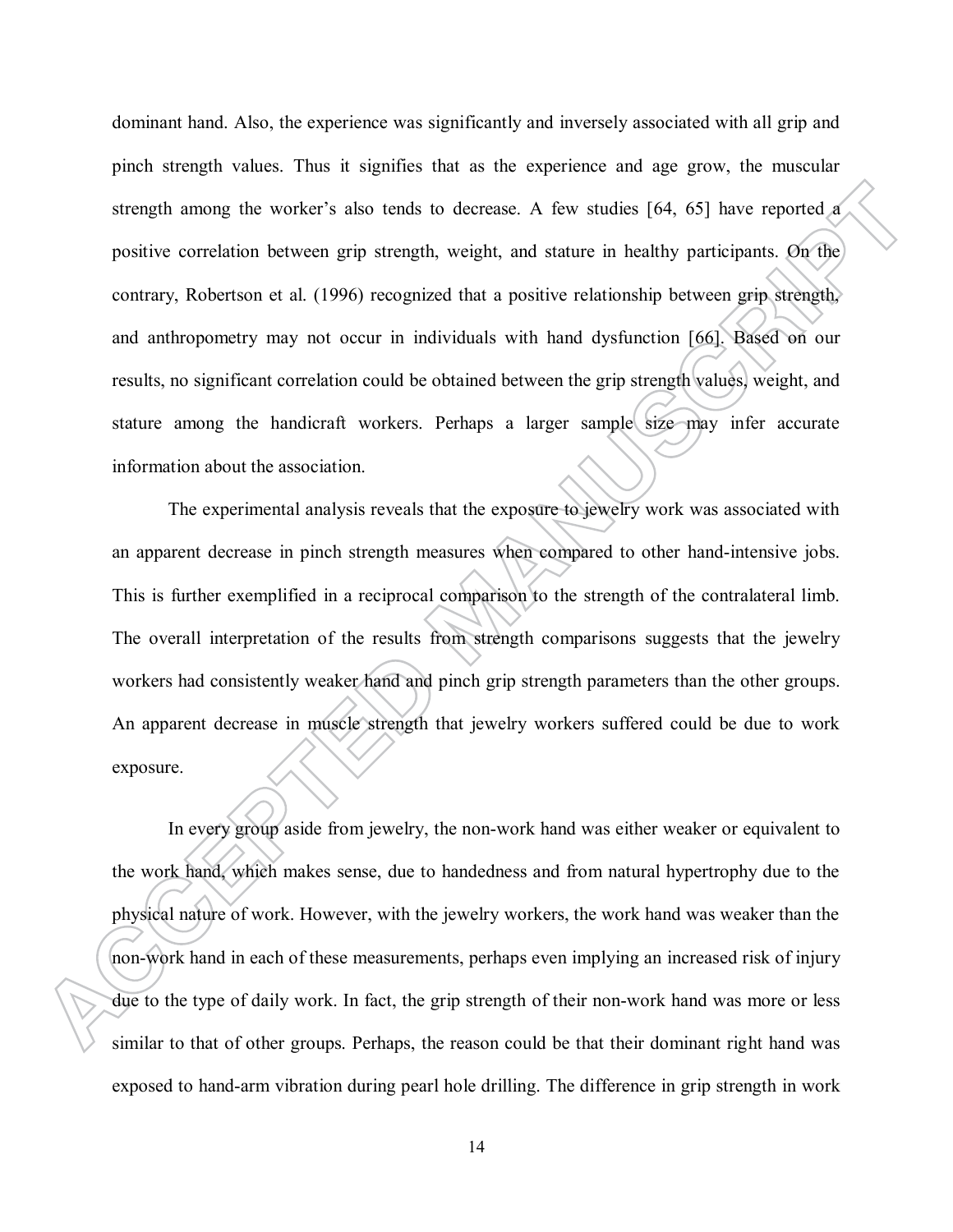and non-work hand indicate that the exposure to hand tools for a prolonged period is highly associated with a reduction in muscle strength. Several investigators have suggested that the effect of hand vibrations are directly associated with a loss of static grip strength [48, 67-69].

Many researchers in the past have misunderstood the statistical and clinical outcomes, and mistakenly relate statistical significance to clinical relevance [70]. Measures including clinical significance, effect sizes, confidence intervals, and magnitude-based inferences could be used to determine clinical relevance. Minimal clinically important differences (MCID) was used to evaluate the clinical relevance of the results obtained during the present study. A mean difference between the different groups that are higher than the MCID of 2 should be clinically relevant [71]. MCID was calculated by multiplying the pooled baseline standard deviation scores by 0.2 [72]. It was quite surprising that even though the difference in static muscle strength values in right and left-hand was statistically significant, none of them were found clinically significant.

Some quantitative studies have demonstrated that the major health-related problems associated with carpet weavers are MSDs in lower back, shoulders, elbow, and wrist regions due to high force exertion on limbs during weaving [73, 10, 29]. The risk of CTS and upper extremity MSDs (shoulders, elbow and hand/wrist disorders) is due to repetitive movement of hand and wrists muscles during weaving [74]. The findings of the previous literature examined that the upper extremity MSDs is associated with the significant drop in grip strength [75-77]. It also depends on the type of work [78]. Based on the results from the present study, it could be seen that the pinch grip strength of the non-dominant (left) hand among weavers was lowest among other groups. The drop in pinch grip strength could be due to repetitive use of the distal phalanx in digits during knotting which involves both hands. The long cycle repetitive pinching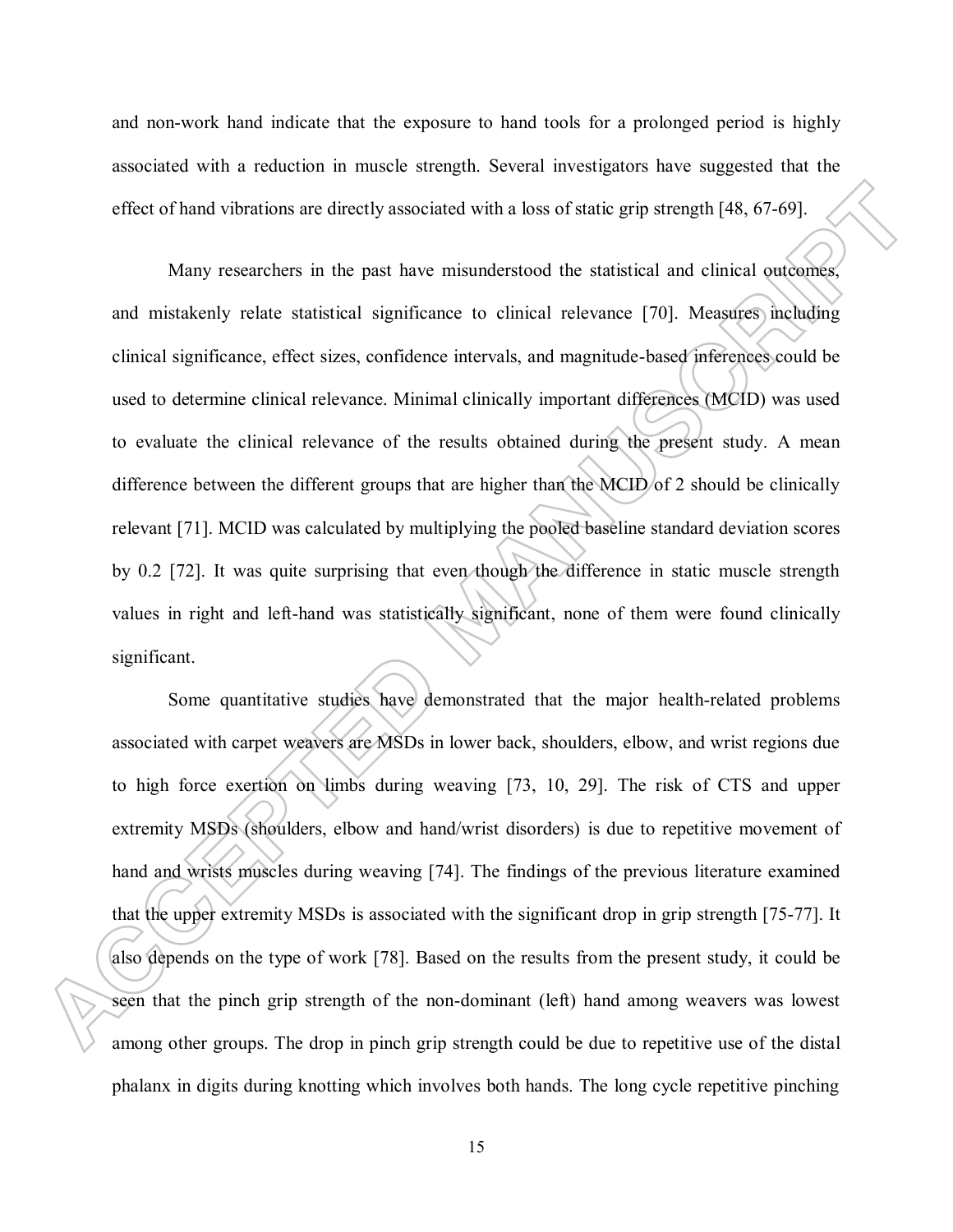movements (knotting) and forced cylindrical grasping (weaving knife) could be the cause of variation in the static muscle strength.

Unlike the other groups, block printing workers showed no noticeable difference in the static muscle strength between both the hands. They have also shown a relatively higher muscle strength than the other two group of workers, which may partly be attributed lower level of occupational stress during block printing. The inferences drawn from the present results could be supported by the study showing that the complaints of work-related MSDs among hand block printing workers were lower back pain, shoulders pain, upper back pain and knee pain due to the improper ergonomically designed workstation. Not much discomfort was reported in wrist/hand regions [34].

Liu and Chu (2006) reported that the physical demand of the occupations is directly associated with the grip strength of the workers [44]. Pearl bead drilling is challenging and extremely labor intensive as compared to other imitation jewelry tasks. The physical examination in this research showed that the jewelry workers suffered a significant loss in the tip, pinch and palmar pinch grip strength in their work hand as compared with the non-work hand. The reason seems to be due to high force exertion on digits and prolonged awkward working posture exerting excessive muscle pressure during drilling holes. Perhaps, the worker holds (pinch grasp) the pearl against the bit throughout their daily work. No noticeable difference was observed in the left hand with the other groups since the process of drilling requires the minimum use of the left hand.

Further longitudinal work is needed to explore the ergonomic designs of work system and hand tool interventions that are adjustable in terms of the anthropometric dimensions of the jewelry workers. It is advisable to carry out studies to unravel the specific fixtures that may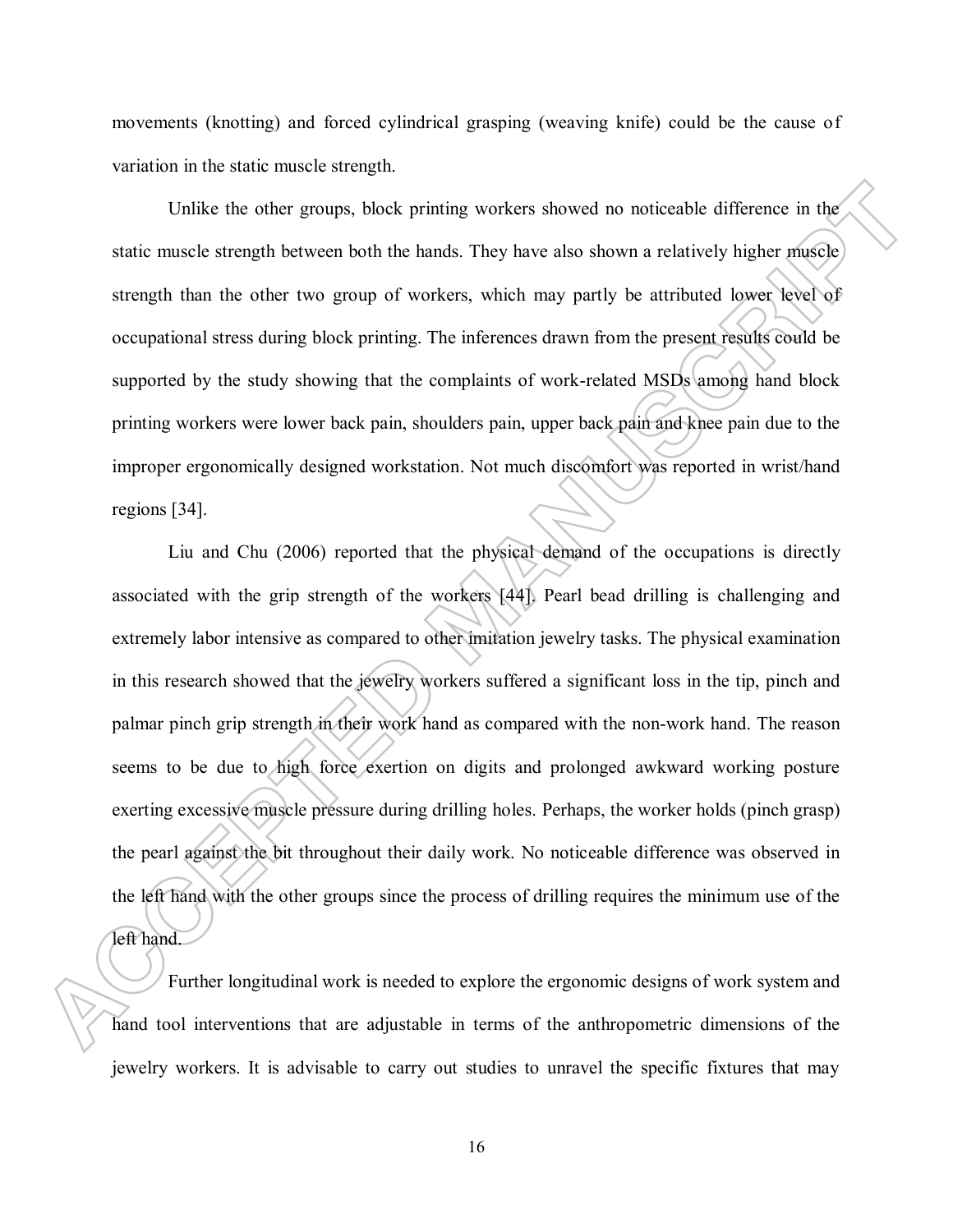reduce the vibration magnitudes and sound pressure level within the acceptable limits. Perhaps, it leads to effective sustainability and the improvement in the quality of work life among the workers.

Highly repetitive activities in the handicraft work is another ergonomic risk factor which may lead to the risk of upper limb MSDs [1]. Silverstein et al. (1987) also point out that CTS was strongly associated with high repetitive jobs and the odds ratio for the high repetitive jobs was more than 15 *(at p<0.001)* when compared to low repetitive jobs [79]. A large number of clinical investigations have reported that the reduction in grip strength is related to the high repetitiveness of the upper limbs [2, 3, 29, 32]. Apart from the loss of grip strength, repetition plays a vital role in the development of physiological stress among the workers [80]. Singh et al. (2017, 2018) carried out the physiological assessment of the workload by recording the heart rate and blood pressure of the carpet washer-men and weavers before and after the continuous work activity [16, 29]. The results revealed that there was a tendency to rise in blood pressure and heart rate after continuous work activity during carpet washing. However, no significant effect was reported in blood pressure during the weaving, though an increase in heart rate was observed.

This research evaluates the muscle strength involved in different hand intensive handicrafts work. As the grip data were recorded in a similar way, unfatigued prior to work shift, it can be assumed that the loss of muscle strength among the women workers not only prevail during work but also persists during the household activities and rest periods. To the best of author's knowledge, the comparative assessment of static muscle strength among the handicraft operatives in India has never been studied, and the present work is the first one in which this approach is taken. This can lead to the need for attention and investigation of the current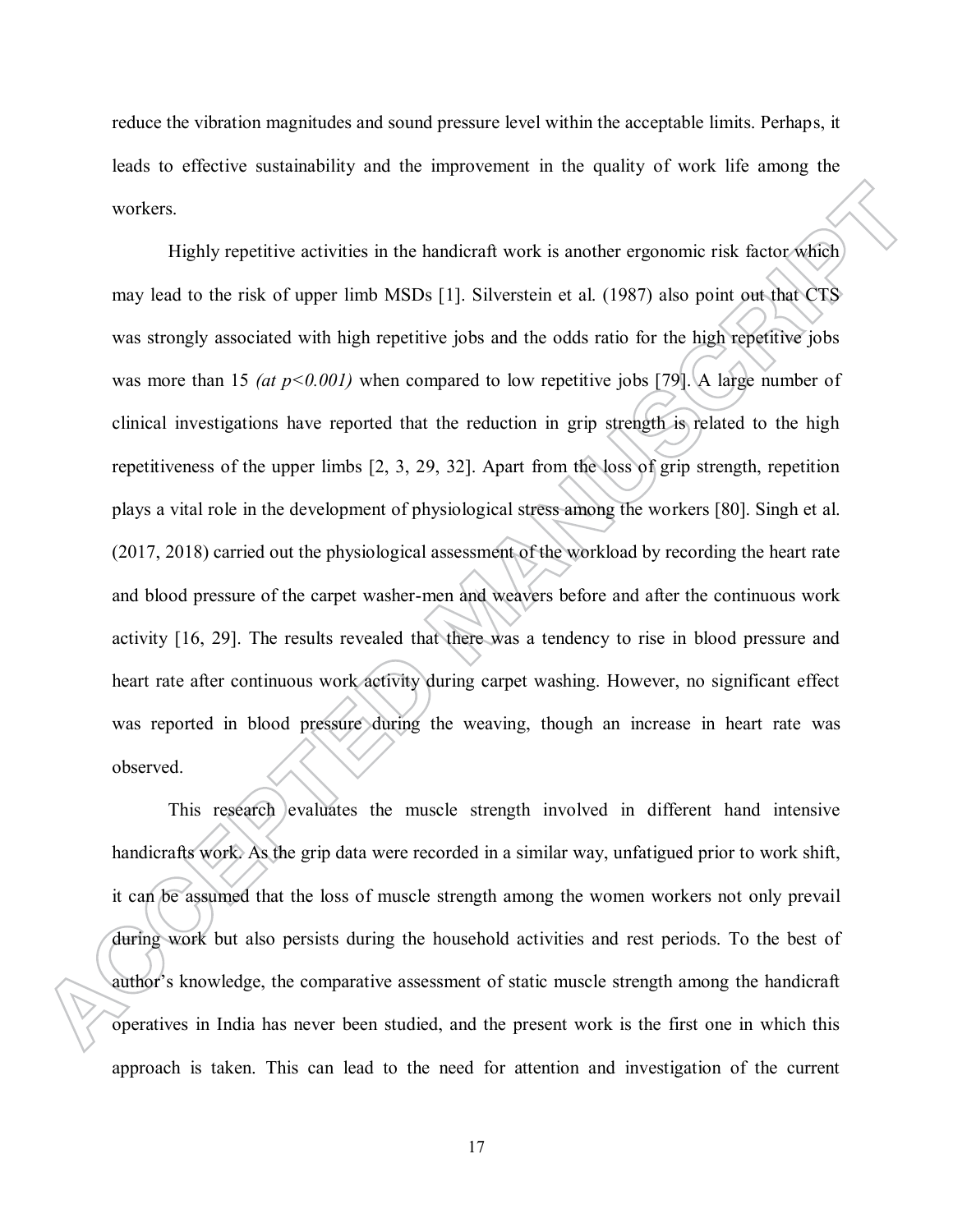workstation. Given the cross-sectional design of this study, it must be borne in mind that the collection of grip strength data was conducted on a small group of women workers, these findings must be interpreted with caution. Finally, the present study is a field-based study without clinical examination for the same environmental settings, which could be its limitation. Future directions include repeatability assessment over multiple work shifts. Further longitudinal work is needed to explore the ergonomic designs of work system.

## **5. Conclusion**

This is one of the first attempts that quantitatively evaluated the level of grip strength that female handicraft workers acquire due to the occupational stress. In conclusion, the findings of the present study provide evidence that the jewelry workers suffered a relatively higher loss in grip strength in their dominant hand as compared to weavers and block printing workers, implying an increased risk of injury associated with jewelry work. This may be due to poorly designed hand tools and workstation they are exposed to in their professional life. Although the majority of tasks performed by the handicraft operatives were relatively similar (repetitive hand/finger movement, etc.), their physical workload (frequency and duration of exposure) was different which may be attributed to the difference in static muscle strength. The occupational problems cannot be eliminated entirely, but, they can be minimized with the implementation of some ergonomic work system interventions and guidelines, which eventually enhance the health conditions and productivity of the workers. This study was a preliminary investigation of female handicrafts operatives from a sample group suggesting that in future studies, muscular strength factor must be taken into account while assessing the level of musculoskeletal fitness among the workers.

### **References**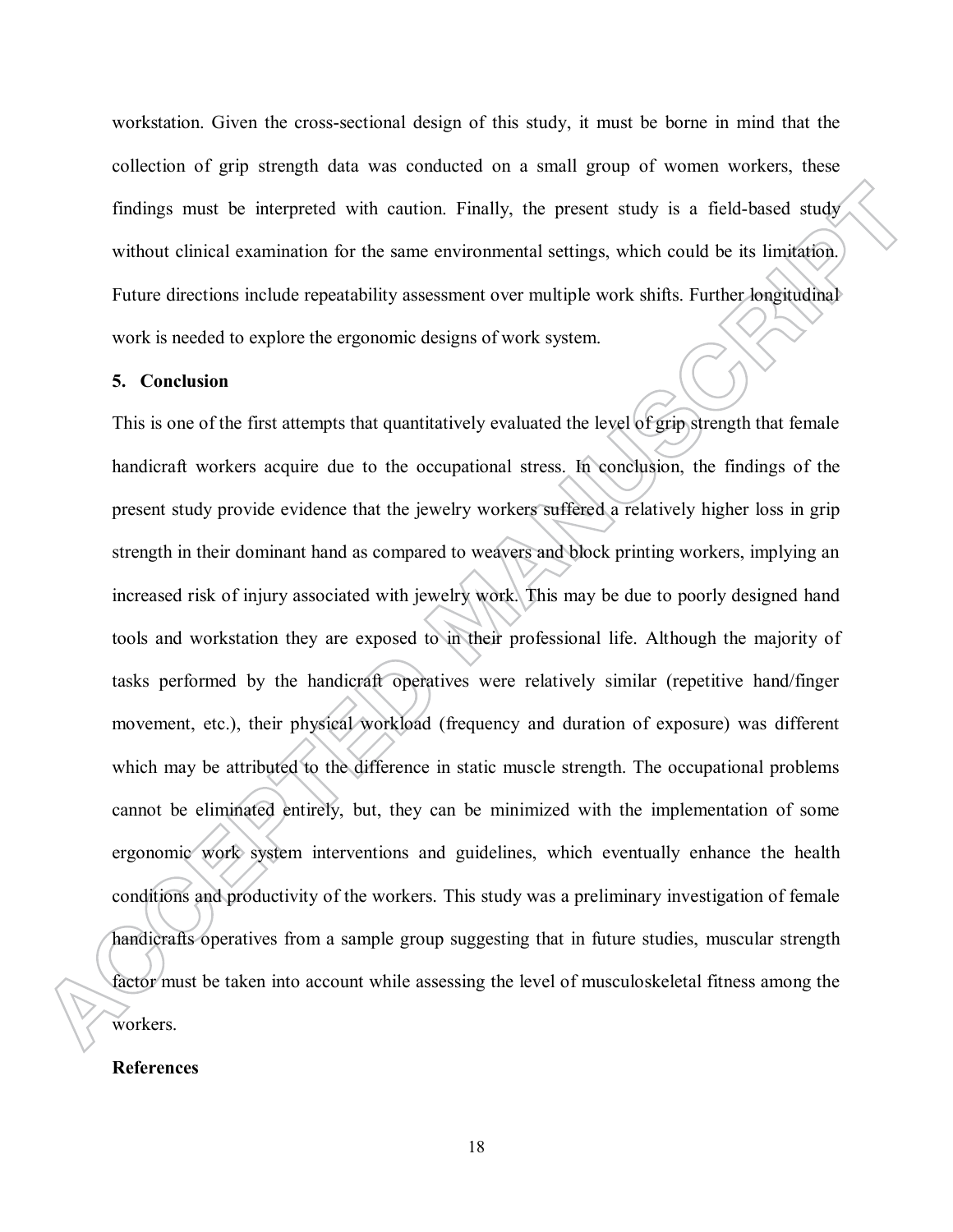- 1. Das D, Kumar A, Sharma M. A systematic review of work-related musculoskeletal disorders among handicraft workers. Int J Occup Saf Ergon. 2018 [cited 2018 July 12]; [1-30]. DOI: 10.1080/10803548.2018.1458487.
- 2. Atroshi I. What Is the Evidence for a Cause-and-Effect Linkage Between Occupational Hand Use and Symptoms of Carpal Tunnel Syndrome? In Evid Based Orthop. 2009; p. 113-120. ISBN: 978-1-4160-4444-4.
- 3. Armstrong TJ. An ergonomics guide to carpal tunnel syndrome: Ergonomics Guides. Virginia (VA): American Industrial Hygiene Association (US); 1983.
- 4. Mital A, Kilbom A. Design, selection and use of hand tools to alleviate trauma of the upper extremities: Part II—The scientific basis (knowledge base) for the guide. Int J Ind Ergon. 1992;10(1-2):7-21.
- 5. Health and Safety Executive (HSE). Essentials of health and safety at work. London (UK): HSE; 2003.
- 6. Health and Safety Executive (HSE). Hand-arm Vibration. London (UK): HSE; 2003 (Document ref. HSG88).
- 7. Ghosh T, Das B, Gangopadhyay S. Work-related musculoskeletal disorder: an occupational disorder of the goldsmiths in India. Indian J Community Med. 2010;35(2):321.
- 8. Mrunalini, A., Logeswari, S. Musculoskeletal Problems of Artisans In Informal Sector-A Review Study, Int J Environ, Ecology, Family and Urban Studies. 2016;6(1):163-170.
- 9. Gangopadhyay S, Das B, Das T, et al. An ergonomics study on posture-related discomfort and occupational-related disorders among stonecutters of West Bengal, India. Int J occup saf ergon. 2010;16(1):69-79.
- 10. Choobineh A, Shahnavaz H, Lahmi M. Major health risk factors in Iranian hand-woven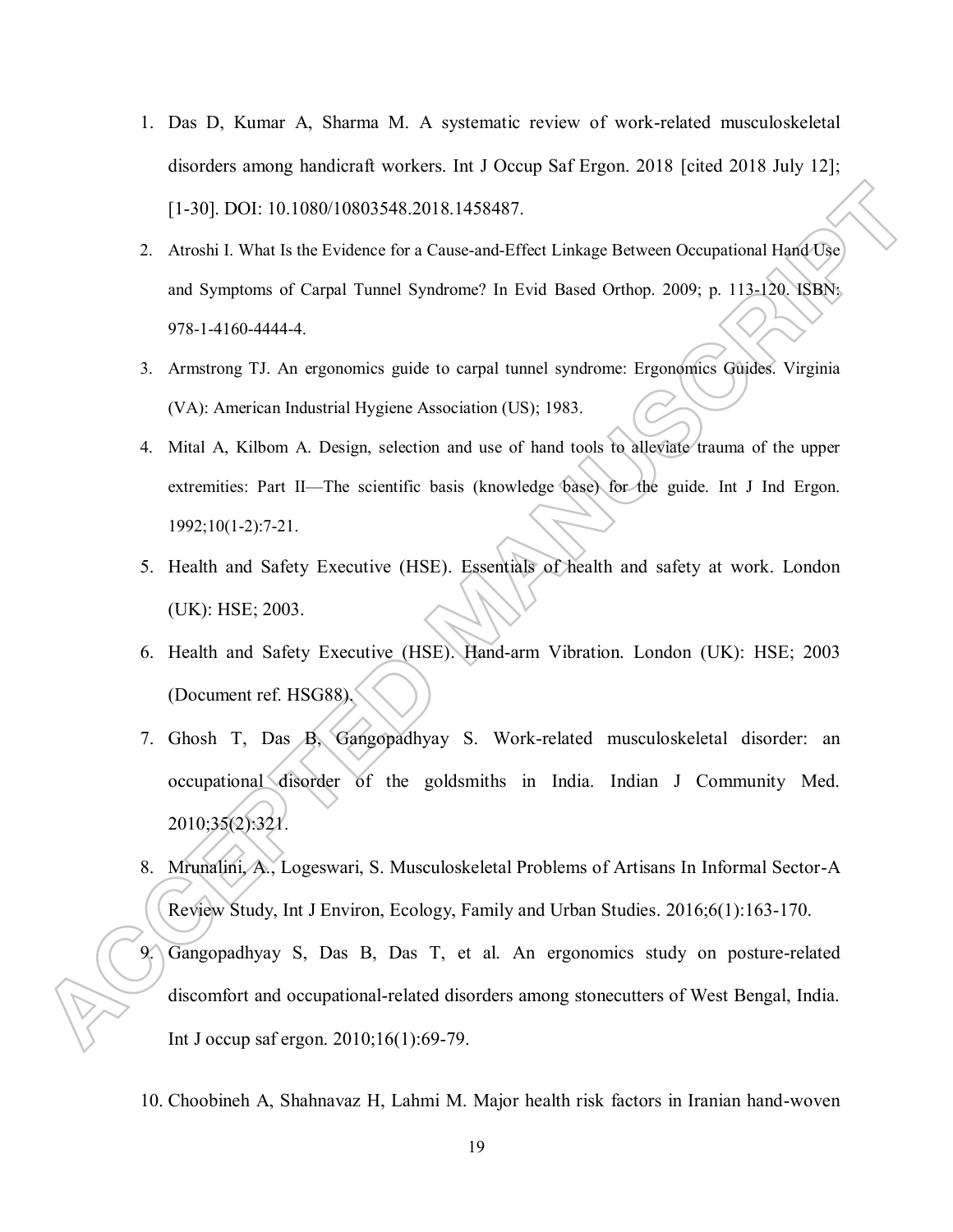carpet industry. Int J occup saf ergon. 2004a;10(1):65-78.

- 11. Chaman R, Aliyari R, Sadeghian F, et al. Psychosocial factors and musculoskeletal pain among rural hand-woven carpet weavers in Iran. Saf Health Work. 2015;6(2):120-7.
- 12. Choobineh A, Tosian R, Alhamdi Z, et al. Ergonomic intervention in carpet mending operation. Appl Ergon. 2004b;35(5):493-6.
- 13. Motamedzade M, Choobineh A, Mououdi MA, Arghami S. Ergonomic design of carpet weaving hand tools. Int J Ind Ergon. 2007;37(7):581-7.
- 14. National Statistical Commission (NSC). Report of the Committee on Unorganized Sector Statistics [Internet]. 2012 [cited 2016 July 14]. Available from: http://www.lmis.gov.in/sites/default/files/NSC-report-unorg-sector-statistics.pdf.
- 15. India, India Brand Equity Foundation (IBEF). *Indian Handicrafts Industry & Exports*. [Internet]. 2016, November [cited 2017 March 15] Available from: <http://www.ibef.org/exports/handicrafts-industry-india.aspx>and http://www.ibef.org/OldWebsite22022016/EEPC/Handicrafts/2014/files/assets/basichtml/index.html#1.
- 16. Singh AK, Meena ML, Chaudhary H, et al. Ergonomic assessment and prevalence of musculoskeletal disorders among washer-men during carpet washing: guidelines to an effective sustainability in workstation design. Int J Hum Factors Ergon. 2017a;5(1):22- 43.
- 17. Export Promotion Council for Handicrafts (EPCH). *Country Wise Export's Share of Handicrafts during 2015–2016*, New Delhi [Internet]. 2015a [cited 2017 September 10]. Available from: [http://www.epch.in/moreDetails.htm.](http://www.epch.in/moreDetails.htm)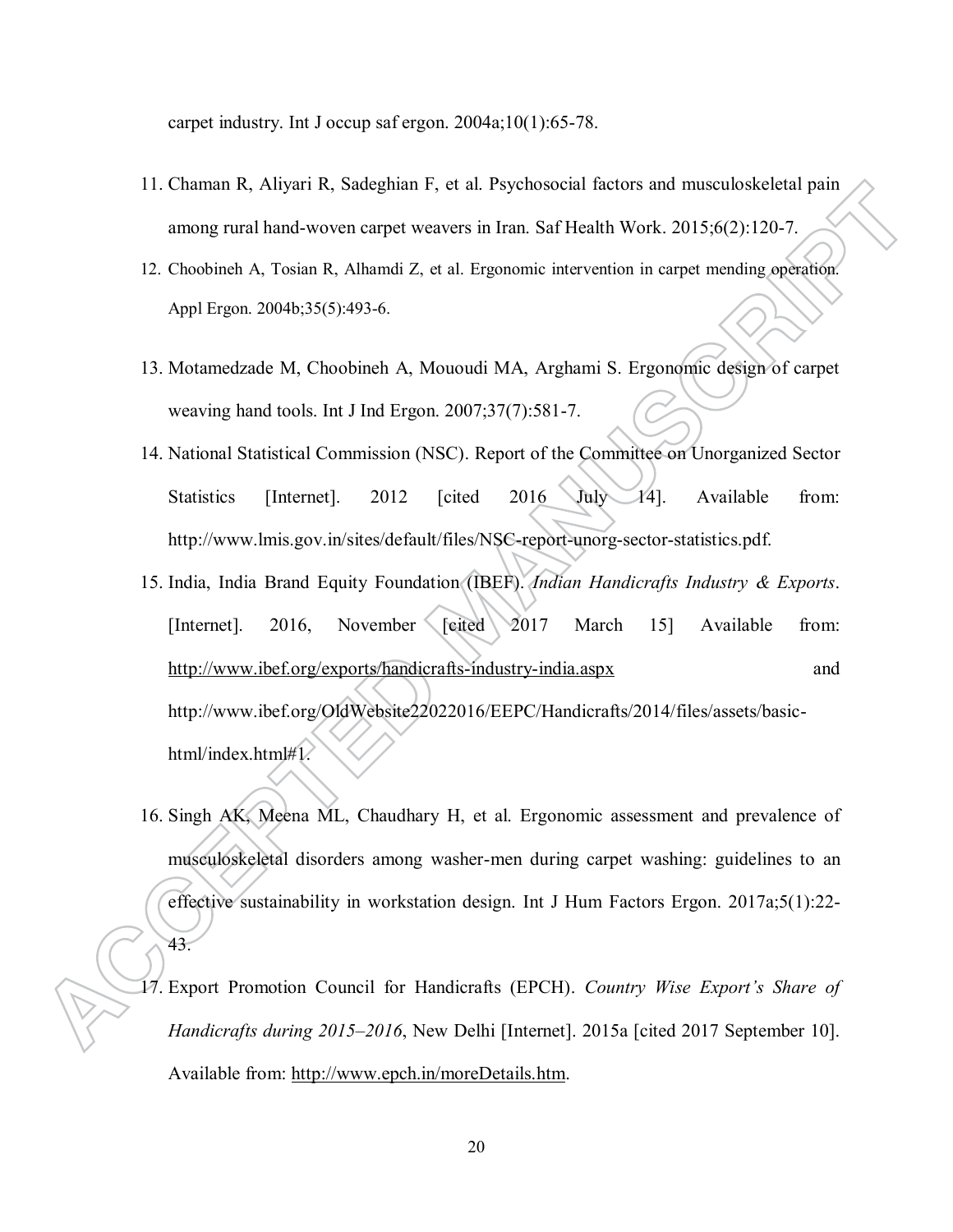- 18. Export Promotion Council for Handicrafts (EPCH). *Review Exports during 2015–2016*, New Delhi [Internet]. 2015b [cited 2017 September 10]. Available from: http://www.epch.in/policies/exportdata.pdf (accessed 10 September 2016).
- 19. Ministry of Commerce & Industry. Report of the Working Group on 'Boosting India's Manufacturing Exports', Twelfth Five Year Plan (2012-17). Department of Commerce. New Delhi, India, pp. 125-129, [Internet]. 2011, June [cited March 2017 October 15, 2017], Available from:

## [http://planningcommission.gov.in/aboutus/committee/wrkgrp12/wg\\_mfg.pdf.](http://planningcommission.gov.in/aboutus/committee/wrkgrp12/wg_mfg.pdf)

- 20. Meena ML, Dangayach GS, Bhardwaj A. Measuring anthropometric data for designing hand tools in handicraft industries. Int J Process Manag Benchmarking. 2013;3(3):334- 51.
- 21. Gopal, K.. COHANDS e-newsletter. Council of Handicrafts Development Corporation (COHANDS), 1-20. [Internet]. 2015, June [cited 2017 October 15], Available from: http://www.handicrafts.nic.in/pdf/e-newsletter.pdf?MID=TEyG5ROYxiYTPr5G  $1$ ShPg==
- 22. Mukhopadhyay P, Srivastava S. Ergonomic design issues in some craft sectors of Jaipur. The Des 1.2010;13(1):99-124.
- 23. Dasgupta, P. The Number Of Working Women In India Has Been Steadily Falling. [Internet]. 2016, July 26, [cited 2017 December 15] Available from: [http://www.huffingtonpost.in/2016/07/26/the-number-of-working-women-in-india-has-been-steadily](http://www.huffingtonpost.in/2016/07/26/the-number-of-working-women-in-india-has-been-steadily-falling_a_21439004/)falling a 21439004/
- 24. Durlov S, Chakrabarty S, Chatterjee A, et al. Prevalence of low back pain among handloom weavers in West Bengal, India. Int J Occup Environ Health. 2014;20(4):333-9.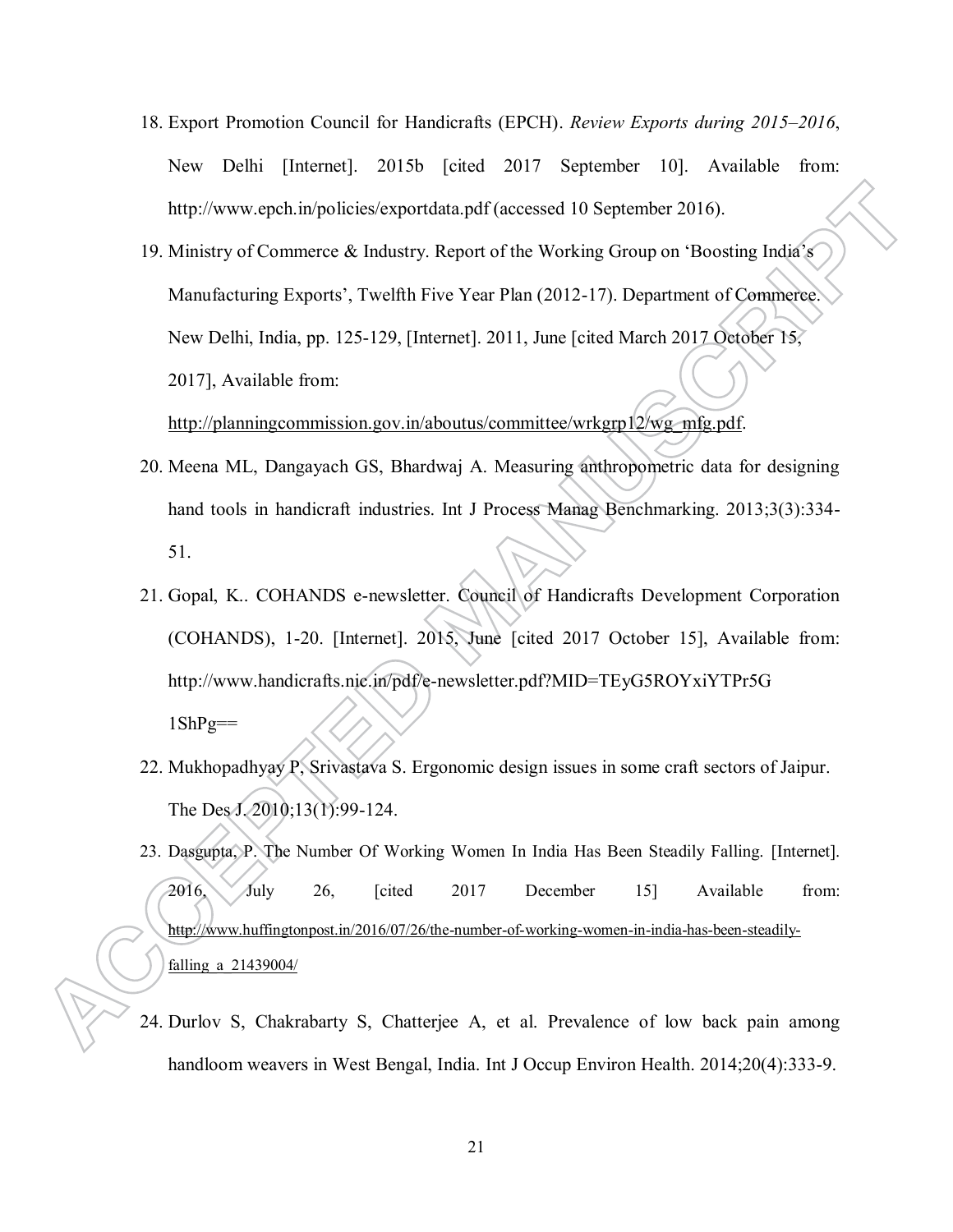- 25. Metgud DC, Khatri S, Mokashi MG, et al. An ergonomic study of women workers in a woolen textile factory for identification of health-related problems. Indian J Occup Environ Med. 2008;12(1):14.
- 26. Das PK, Shukla KP, Öry FG. An occupational health programme for adults and children in the carpet weaving industry, Mirzapur, India: a case study in the informal sector. Soc Sci Med. 1992;35(10):1293-302.
- 27. Rastogi S, Ahmad I, Pangtey B, et al. Effects of occupational exposure on respiratory system in carpet workers. Indian J Occup Environ Med. 2003;7(1):19.
- 28. Pandit S, Kumar P, Chakrabarti D. Ergonomic problems prevalent in handloom units of North East India. Int J Sci Res. 2013;3(1):1-7.
- 29. Singh AK, Meena ML, Chaudhary H, et al. Ergonomic evaluation of cumulative trauma disorders among female carpet weavers in india: guidelines to an effective sustainability in work system design. Int J Hum Factors Ergon. 2018;5(2): 129-150.
- 30. Wani KA, Jaiswal YK. Health risk factors in different seasons of carpet industry in Kashmir, India. Int J occup saf ergon. 2012;18(4):571-7.
- 31. Wani KA, Rejvan Khan M. Evaluation of occupational exposure of carpet weavers in northern province of Madhya Pradesh (India) during different seasons. Indian J Occup Environ Med. 2015;19(2):110.
- 32. Singh AK, Meena ML, Chaudhary H. Assessment of low cost tool intervention among carpet alignment workers exposed to hand-arm vibration and shift in hearing threshold, Int J Hum Factors Ergon. Forthcoming 2018.
- 33. Meena ML, Dangayach GS, Bhardwaj A. Measuring quality of work life among workers in handicraft industries of Jaipur. Int J Ind Syst Eng. 2014a;17(3):376-90.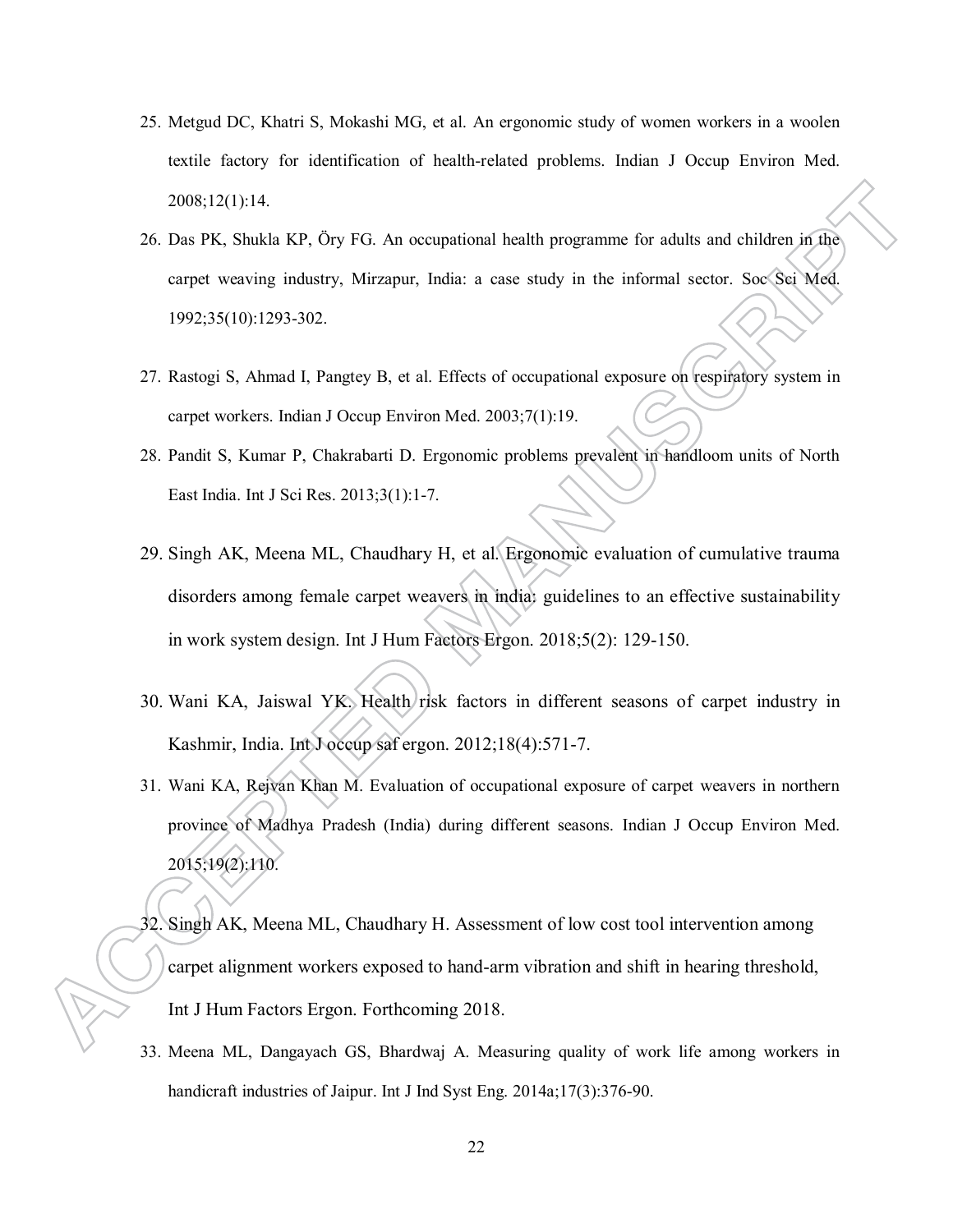- 34. Meena ML, Dangayach GS, Bhardwaj A. Investigating ergonomic issues among workers in hand block textile printing industries. Int J Business Syst Res. 2014b;8(4):392-401.
- 35. Salve UR. Prevalence of musculoskeletal discomfort among the workers engaged in jewelry manufacturing. Indian J Occup Environ Med. 2015a;19(1):44-55.
- 36. Salve UR. Vision-related problems among the workers engaged in jewellery manufacturing. Indian J Occup Environ Med. 2015b;19(1):30-35.
- 37. Untimanon O, Pacharatrakul W, Boonmeepong K, et al. Visual problems among electronic and jewelry workers in Thailand. J Occup Health. 2006;48(5):407-12.
- 38. De A, Dhar U, Virkar T, et al. A study of subjective visual disturbances in jewellery manufacturing. Work. 2012 Jan 1;41(Supplement 1):3404-11.
- 39. Susanha Y, Sujitra T. Self-care health behaviors among woodcarving workers. Nursing J. 2007;34:58–59.
- 40. Bosan IB, Okpapi JU. Respiratory symptoms and ventilatory function impairment among wood workers in the Savannah Belt of Northern Nigeria. Ann Afr Med. 2004;3(1):22-7.
- 41. Scheeper B, Kromhout H, Boleij JS. Wood-dust exposure during wood-working processes. Ann Occup Hyg. 1995;39(2):141-54.
- 42. Soongkhang I, Laohasiriwong W. Respiratory Tract Problems among Wood Furniture Manufacturing Factory Workers in the Northeast of Thailand. Kathmandu Univ Med J. 2017;13(2):125-9.
- 43. Josty IC, Tyler MP, Shewell PC, et al. Grip and pinch strength variations in different types of workers. J Hand Surg. 1997;22(2):266-9.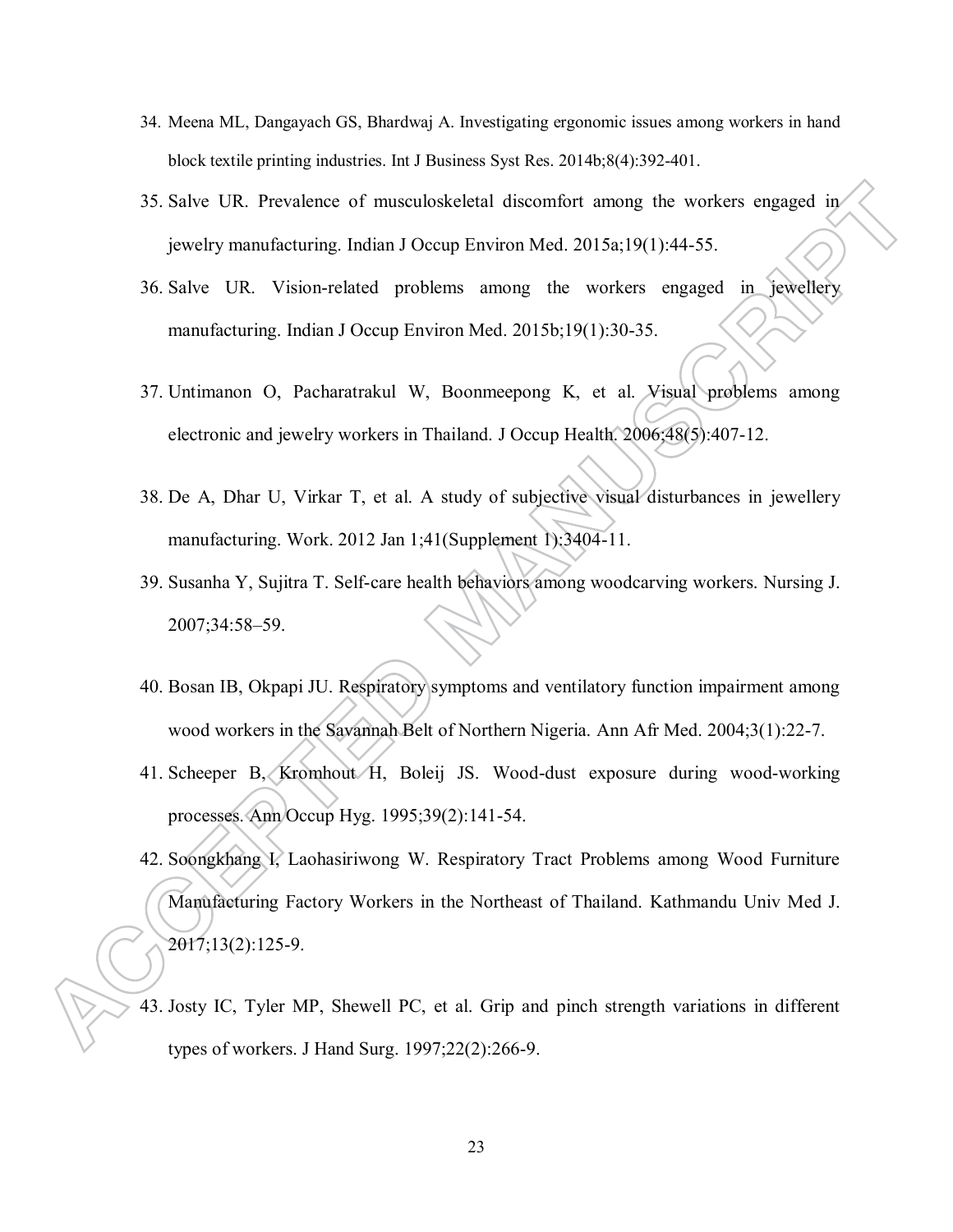- 44. Liu KP, Chu MM. Grip strength and physical demand of previous occupation in a wellfunctioning cohort of Chinese older adults. Percept Mot Skills. 2006;103(1):14-20.
- 45. Dale AM, Addison L, Lester J, et al. Weak grip strength does not predict upper extremity musculoskeletal symptoms or injuries among new workers. J Occup Rehabil. 2014;24(2):325-31.
- 46. Swanson AB, Matev IB, De Groot G. The strength of the hand. Bull Prosthet Res. 1970;10(14):145-53.
- 47. del Pozo-Cruz B, Gusi N, Adsuar JC, et al. Musculoskeletal fitness and health-related quality of life characteristics among sedentary office workers affected by sub-acute, nonspecific low back pain: a cross-sectional study. Physiotherapy. 2013;99(3):194-200.
- 48. Bovenzi M, Zadini A, Franzinelli A, et al. Occupational musculoskeletal disorders in the neck and upper limbs of forestry workers exposed to hand-arm vibration. Ergonomics. 1991;34(5):547- 62.
- 49. Singh J, Khan AA. Effect of coating over the handle of a drill machine on vibration transmissibility. Appl Ergon. 2014;45(2):239-46.
- 50. World Health Organization (WHO). The Asia-Pacific perspective: redefining obesity and its treatment. Geneva, Switzerland. 2000.
- 51. Incel NA, Ceceli E, Durukan PB, et al. Grip strength: effect of hand dominance. Singapore Med J. 2002;43(5):234-7.
- 52. Kuzala EA, Vargo MC. The relationship between elbow position and grip strength. Am J Occup Ther. 1992;46(6):509-12.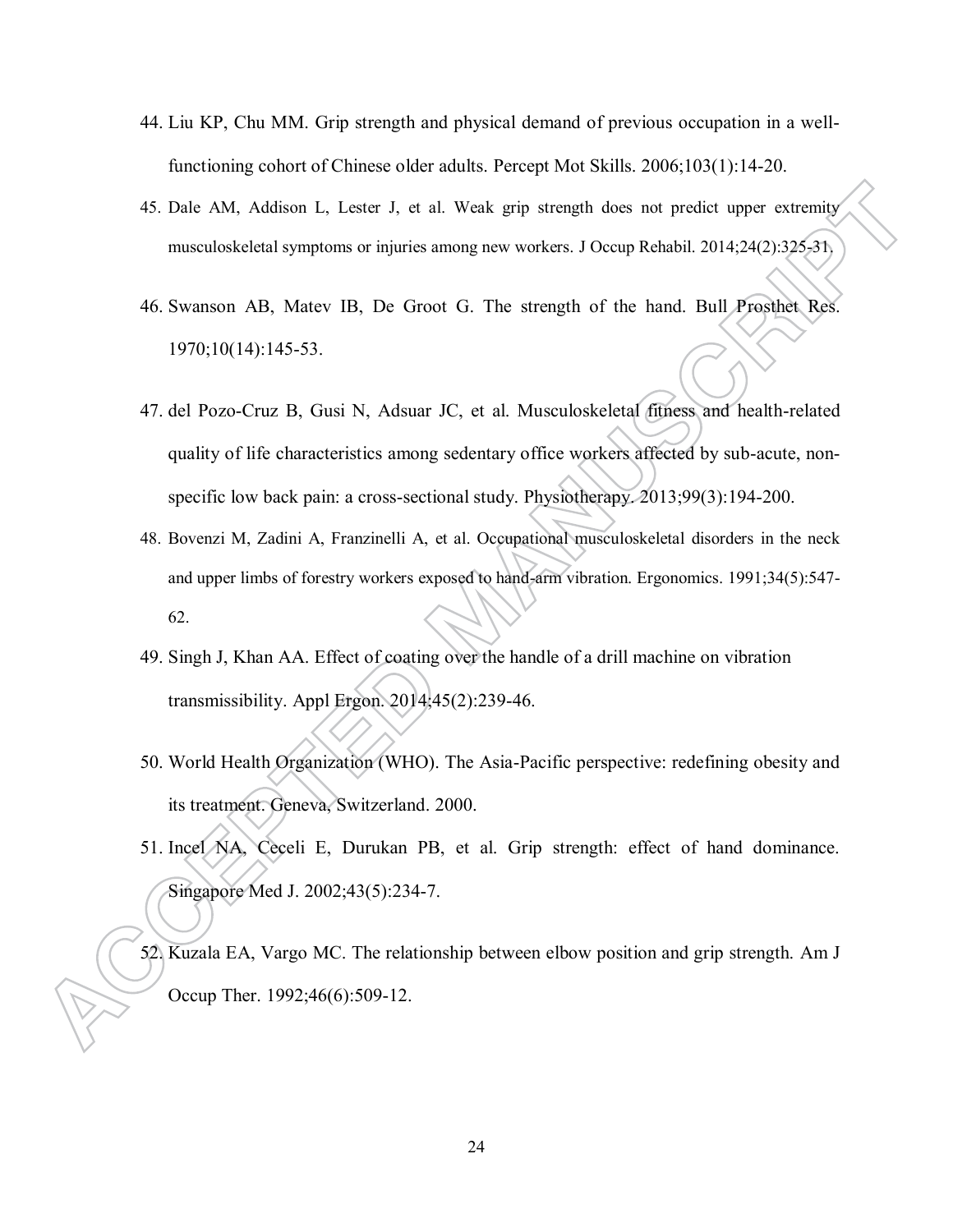- 53. Trampisch US, Franke J, Jedamzik N, et al. Optimal Jamar dynamometer handle position to assess maximal isometric hand grip strength in epidemiological studies. J Hand Surg. 2012;37(11):2368-73.
- 54. Shahida MN, Zawiah MS, Case K. The relationship between anthropometry and hand grip strength among elderly Malaysians. Int J Ind Ergon. 2015;50:17-25.
- 55. Peterson P, Petrick M, Connor H, et al. Grip strength and hand dominance: challenging the 10% rule. Am J Occup Ther. 1989;43(7):444-7.
- 56. Caldwell LS, Chaffin DB, Dukes-Dobos FN, et al. A proposed standard procedure for static muscle strength testing. AIHA J (Fairfax, Va). 1974;35(4):201-6.
- 57. Mackenzie, B. 'Grip Strength Test', 2002 [cited 2018 Jan 1]. Available from: http://www.brianmac.co.uk/grip.htm
- 58. Mathiowetz V, Weber K, Volland G, et al. Reliability and validity of grip and pinch strength evaluations. J Hand Surg. 1984;9(2):222-6.
- 59. Mathiowetz V, Kashman N, Volland G, et al. Grip and pinch strength: normative data for adults. Arch Phys Med Rehabil. 1985;66(2):69-74.
- 60. Razali NM, Wah YB. Power comparisons of shapiro-wilk, kolmogorov-smirnov, lilliefors and anderson-darling tests. J Statist model analytics. 2011;2(1):21-33.
- 61. Shapiro SS, Wilk MB. An analysis of variance test for normality (complete samples). Biometrika. 1965;52(3/4):591-611.
- 62. Day RW, Quinn GP. Comparisons of treatments after an analysis of variance in ecology. Ecol Monogr. 1989;59(4):433-63.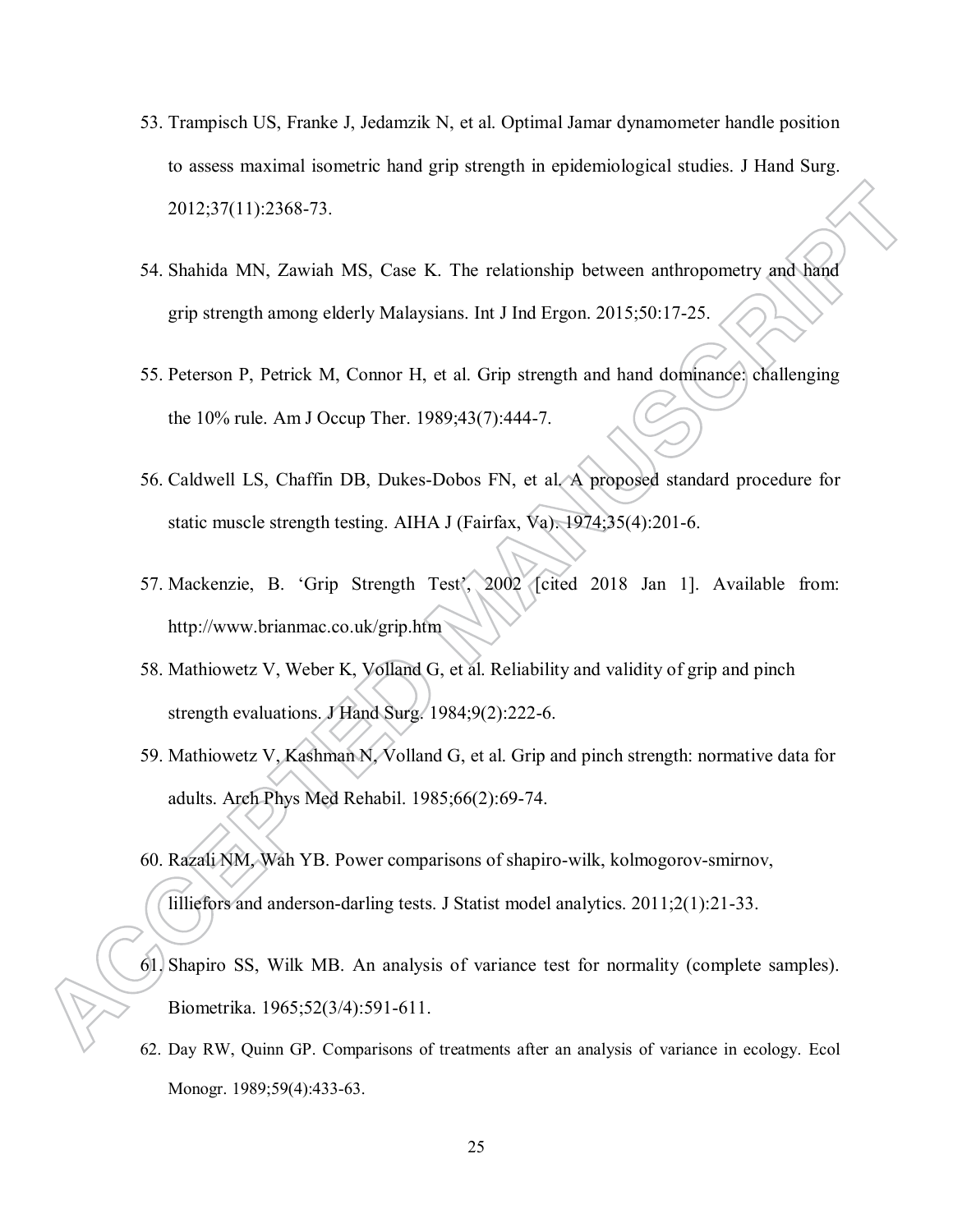- 63. Mohammadian M, Choobineh A, Haghdoost A, et al. Normative data of grip and pinch strengths in healthy adults of Iranian population. Iran J Public Health. 2014;43(8):1113.
- 64. Schmidt RT, Toews JV. Grip strength as measured by the Jamar dynamometer. Arch Phys Med Rehabil. 1970;51(6):321.
- 65. Balogun JA, Akinloye AA, Adenlola SA. Grip strength as a function of age, height, body weight and Quetelet index. Physiother Theory Pract. 1991;7(2):111-9.
- 66. Robertson LD, Mullinax CM, Brodowicz GR, et al. Muscular fatigue patterning in power grip assessment. J Occup Rehabil. 1996;6(1):71-85.
- 67. Haward BM, Griffin MJ. Repeatability of grip strength and dexterity tests and the effects of age and gender. Int Arch Occup Environ Health. 2002;75(1-2):111-9.
- 68. Radwin RG, Armstrong TJ, Chaffin DB. Power hand tool vibration effects on grip exertions. Ergonomics. 1987;30(5):833-55.
- 69. Azmir NA, Ghazali MI, Yahya MN, et al. Effect of Hand Arm Vibration on the Development of Vibration Induce Disorder Among Grass Cutter Workers. Procedia Manuf. 2015;2:87-91.
- 70. Page P. Beyond statistical significance: clinical interpretation of rehabilitation research literature. Int J Sports Phys Ther. 2014;9(5):726-736.
- 71. Lemieux J, Beaton DE, Hogg-Johnson S, et al. Three methods for minimally important difference: no relationship was found with the net proportion of patients improving. J Clin Epidemiol. 2007;60(5):448-55.
- 72. Cohen J. Statistical power analysis for the behavioral sciences. Hilsdale. NJ: Lawrence Earlbaum Associates. 1988;2.
- 73. Choobineh A, Hosseini M, Lahmi M, et al. Musculoskeletal problems in Iranian handwoven carpet industry: Guidelines for workstation design. Appl Ergon. 2007;38(5):617-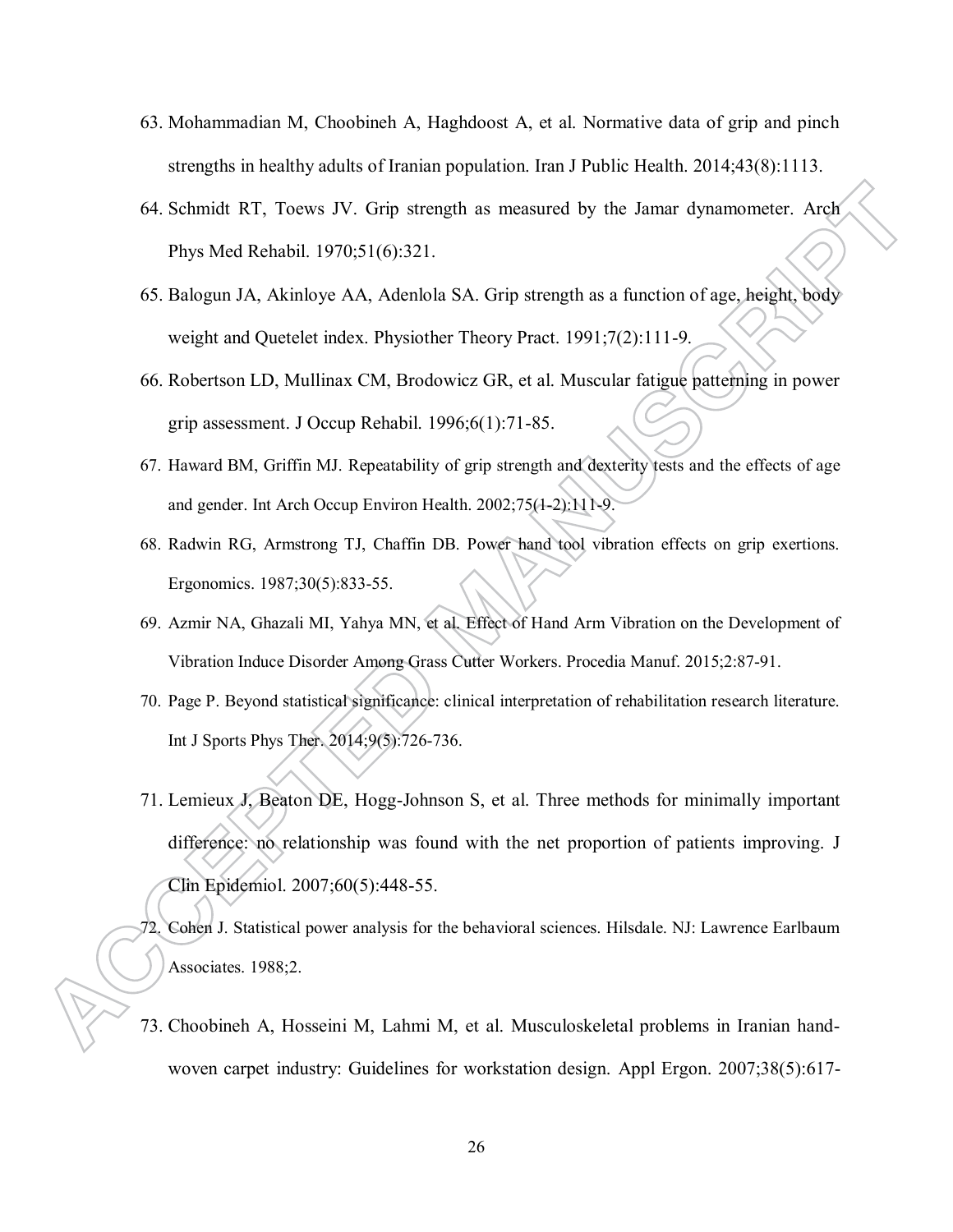- 74. Kutluhan S, Akhan G, Demirci S, et al. Carpal tunnel syndrome in carpet workers. Int Arch Occup Environ Health. 2001;74(6):454-7.
- 75. Alperovitch-Najenson D, Carmeli E, Coleman R, et al. Handgrip strength as a diagnostic tool in work-related upper extremity musculoskeletal disorders in women. Sci. World J. 2004;4:111-7.
- 76. Marciano F, Tayyab A. Hand Arm Vibration, Grip Strength Assessment and the Prevalence of Health Disorders Among Stone Crushing Workers. In: Goonetilleke R, Karwowski W, editors. Advances in Physical Ergonomics and Human Factors: Proceedings of the International Conference on Physical Ergonomics and Human Factors; 2017 July 17-21; Los Angeles, California, USA: Springer; 2018. p. 3-13.
- 77. Sande LP, Coury HJ, Oishi J, et al. Effect of musculoskeletal disorders on prehension strength. Appl Ergon. 2001;32(6):609-16.
- 78. Cotelez LA, Serra MV, Ramos E, et al. Handgrip strength and muscle fatigue among footwear industry workers. Fisioterapia em Movimento. 2016;29(2):317-24.
- 79. Silverstein BA, Fine LJ, Armstrong TJ. Occupational factors and carpal tunnel syndrome. Am J Ind Med. 1987;11(3):343-58.

80. Das B. Assessment of occupational health problems and physiological stress among the brick field workers of West Bengal, India. Int J Occup Med Environ Health. 2014;27(3):413-25.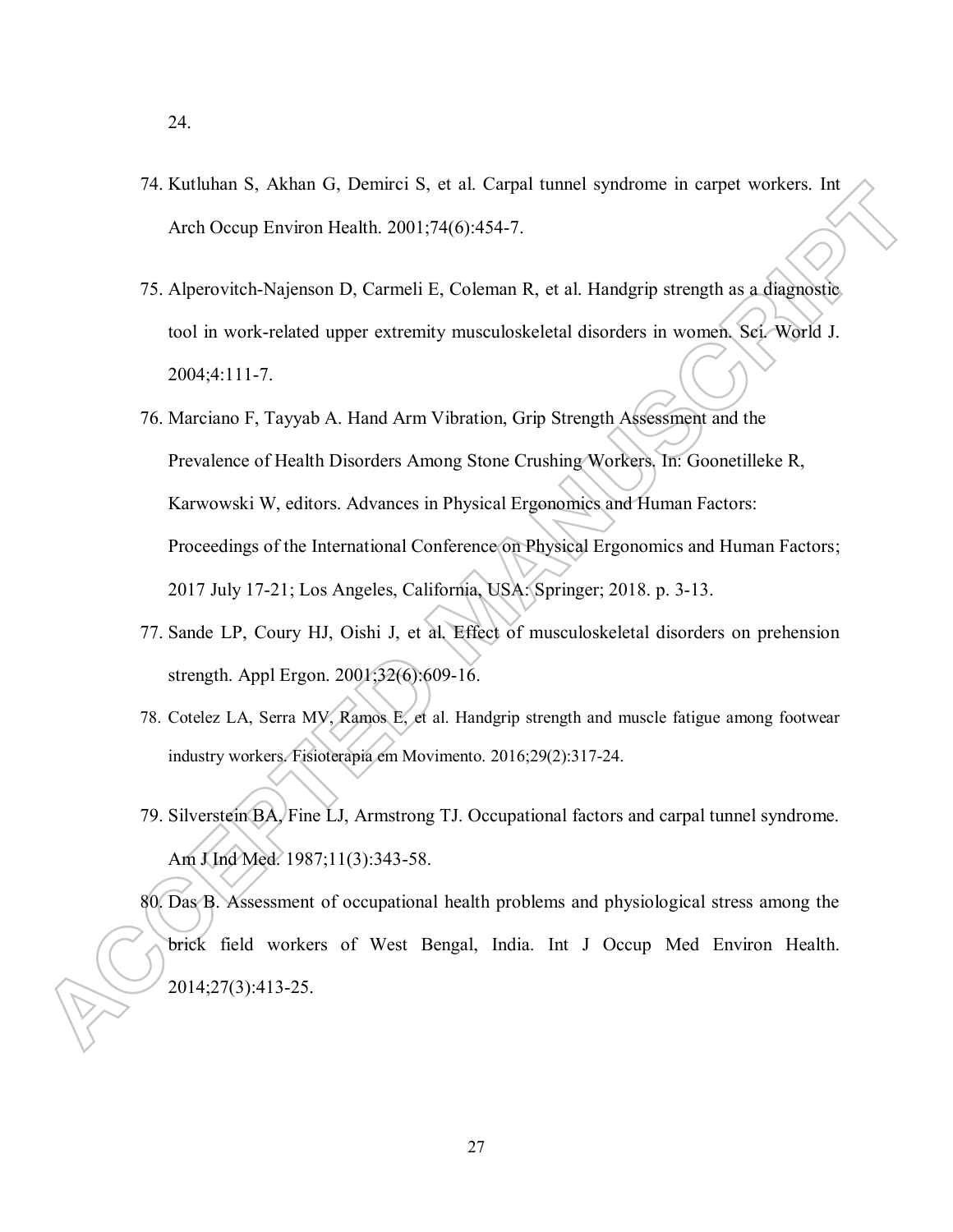## **Figure Legends**

Figure 1. Box plot showing hand grip strength values among the three groups for right and left hand.

Note: Error bars (whiskers) denote the variability outside the upper and lower quartiles.

Figure 2. Box plot showing tip, key and palmar pinch grip strength values among the three groups for right and left hand.

Note: Error bars (whiskers) denote the variability outside the upper and lower quartiles. Circle denotes the data points that are within 1.5 times the interquartile range (IQR) above the upper quartile located but outside the whiskers. Star indicates the outliers that are larger than 1.5 times the IQR. Most of the outliers were of the same cases or participants. Here, 116 shows the participant's serial number/case. The full colour version of this figure is available online.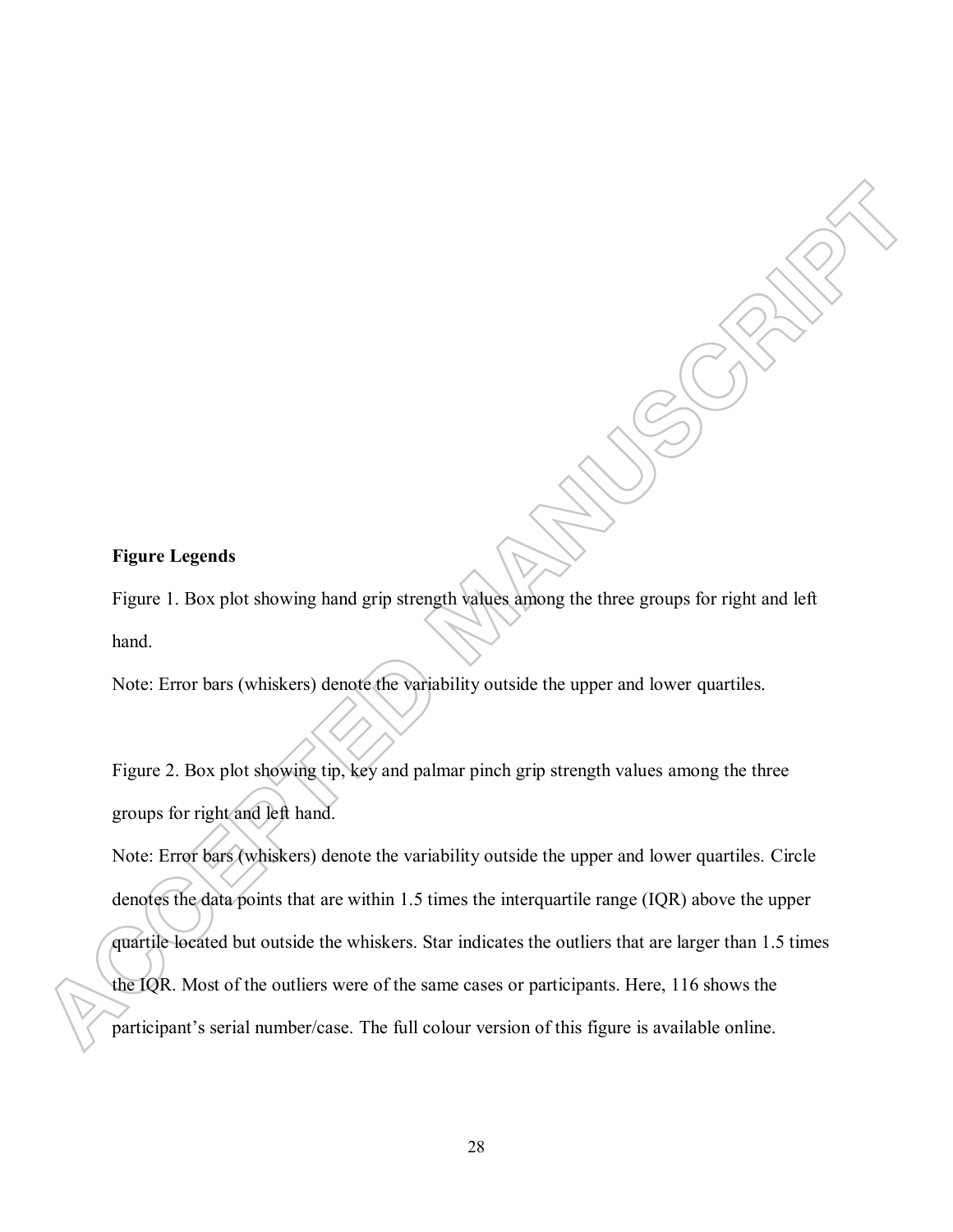| Variable                         | Median<br>(Interquartile Range) |                     |                          |                             |                     |  |  |  |
|----------------------------------|---------------------------------|---------------------|--------------------------|-----------------------------|---------------------|--|--|--|
|                                  | Overall $(N = 120)$             | Weaver ( $n = 45$ ) | Block Printer $(n = 45)$ | Jewelry Worker ( $n = 30$ ) | Wallis<br>$p$ value |  |  |  |
| Age of<br>participant<br>(years) | 30.0 (24.0-35.0)                | 26.0 (22.0-35.0)    | 32.0 (24.0-35.0)         | 32.0 (26.0-35.0)            | 0.107               |  |  |  |
| Weight of<br>participant (Kg)    | 46.35 (41.80-53.68)             | 44.0 (41.7-51.8)    | 47.30 (41.4-52.6)        | 47.20 (41.6-55.5)           | 0.328               |  |  |  |
| Stature of<br>participant (m)    | $1.54(1.50-1.58)$               | $1.53(1.49-1.57)$   | $1.54(1.50-1.58)$        | $1.54(1.52-1.59)$           | 0.158               |  |  |  |
| <b>BMI</b>                       | 19.16 (17.26-22.79)             | 18.92 (17.51-22.68) | 19.77 (16.88-22.22)      | 19.42 (17.59-23.52)         | 0.766               |  |  |  |
| BSA $(m^2)$                      | 1.42 (1.32-1.50)                | $1.36(1.32 - 1.46)$ | 1.43 (1.33-1.49)         | $1.45(1.34-1.55)$           | 0.164               |  |  |  |
| Experience<br>(years)            | 10.50 (6.0-16.0)                | $10.0(4.5-15.0)$    | 15.0 (8.0-20.0)          | 11.0 (5.75-17.0)            | 0.135               |  |  |  |

# Table 1. Demographic characteristics of the group of workers.

*\* (p<0.05)* 

*Note: BMI = Body mass index; BSA = Body surface area; Medians and Interquartile Ranges (IQR, 25th-75th percentile) for physical parameters (non-normally distributed).*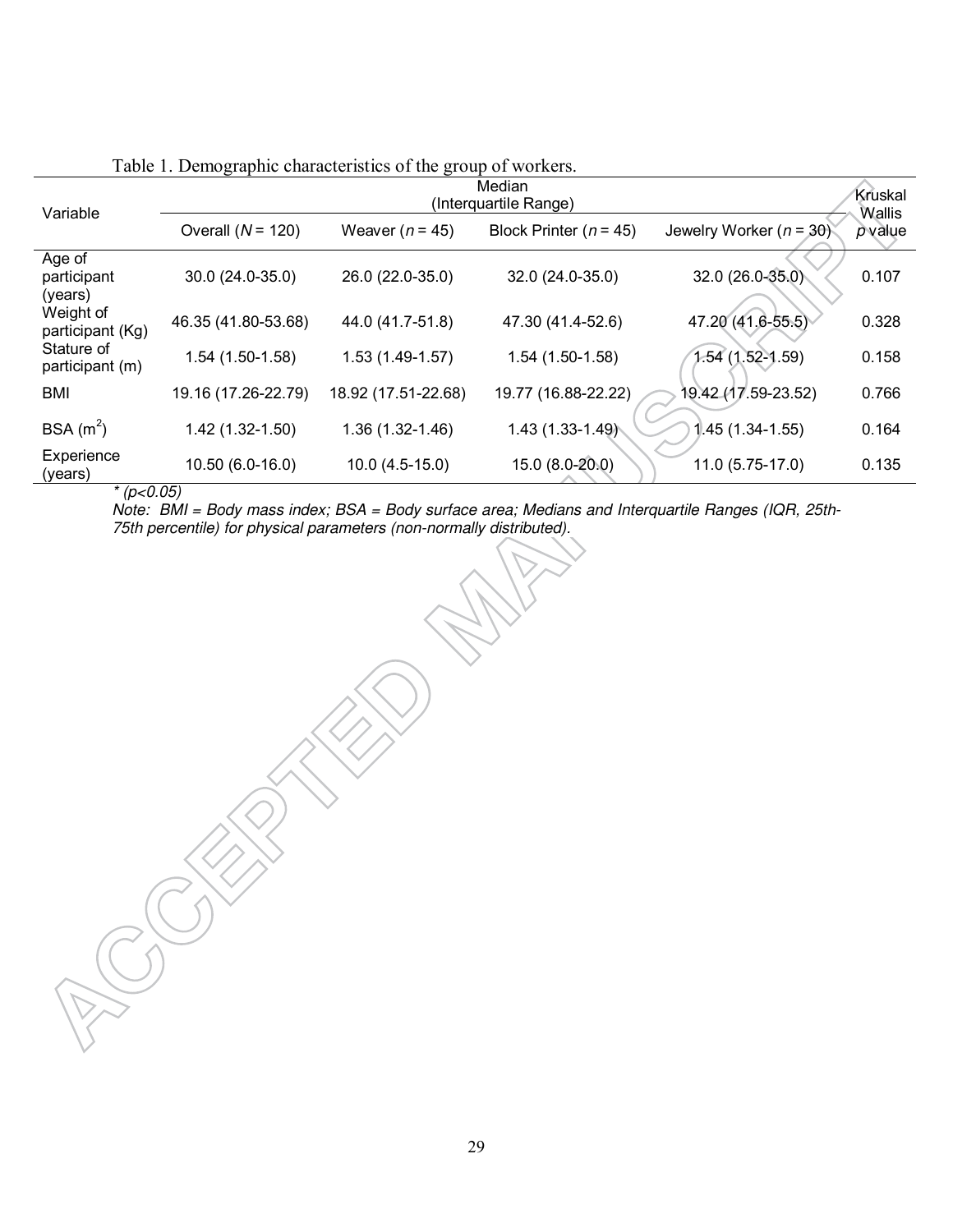| Parameter               | Hand<br>Grip<br>Strength- | Hand<br>Grip<br>Strength-<br>R | Tip<br>Pinch-L | Tip<br>Pinch-<br>$\mathsf{R}$ | Key<br>Pinch-L | Key<br>Pinch-<br>R | Palmar<br>Pinch-L | Palmar<br>Pinch-<br>R | Age                  | Weight   | Stature  | <b>BSA</b> | <b>BMI</b> | Experience | Mean  | <b>SD</b> |
|-------------------------|---------------------------|--------------------------------|----------------|-------------------------------|----------------|--------------------|-------------------|-----------------------|----------------------|----------|----------|------------|------------|------------|-------|-----------|
| Hand Grip<br>Strength-L | 1                         |                                |                |                               |                |                    |                   |                       |                      |          |          |            |            |            | 30.40 | 2.77      |
| Hand Grip<br>Strength-R | 0.890                     | 1                              |                |                               |                |                    |                   |                       |                      |          |          |            |            |            | 30.77 | 2.73      |
| Tip Pinch-L             | 0.146                     | 0.069                          | 1              |                               |                |                    |                   |                       |                      |          |          |            |            |            | 2.44  | 0.67      |
| Tip Pinch-R             | 0.126                     | 0.132                          | $0.720$ **     | $\overline{\phantom{a}}$      |                |                    |                   |                       |                      |          |          |            |            |            | 2.53  | 0.68      |
| Key Pinch-L             | 0.095                     | 0.037                          | $0.634$ **     | $0.541$ **                    |                |                    |                   |                       |                      |          |          |            |            |            | 2.96  | 0.68      |
| Key Pinch-R             | 0.166                     | 0.187                          | $0.643$ **     | $0.805$ **                    | $0.683$ **     | 1                  |                   |                       |                      |          |          |            |            |            | 2.98  | 0.70      |
| Palmar Pinch-L          | 0.101                     | 0.055                          | $0.426$ **     | $0.404$ **                    | $0.485$ **     | $0.485$ **         |                   |                       |                      |          |          |            |            |            | 4.76  | 0.65      |
| Palmar Pinch-R          | 0.246                     | $0.321$ **                     | 0.456          | $0.606$ **                    | $0.499$ *      | 0.737              | 0.533             | $\mathbf{1}$          |                      |          |          |            |            |            | 4.76  | 0.79      |
| Age                     | $-0.386$                  | $-0.431$ **                    | $-0.392$       | $-0.280$                      | $-0.377$       | $-0.290$           | $-0.457$ **       | $-0.428$              |                      |          |          |            |            |            | 29.81 | 7.36      |
| Weight                  | 0.056                     | $-0.055$                       | 0.098          | $-0.065$                      | 0.056          | 0.101              | $-0.105$          | $-0.101$              | 0.354                | -1       |          |            |            |            | 47.57 | 8.30      |
| Stature                 | 0.109                     | 0.178                          | $-0.057$       | 0.032                         | 0.059          | 0.059              | 0.188             | 0.050                 | 0.156                | 0.237    |          |            |            |            | 1.54  | 0.06      |
| <b>BSA</b>              | 0.069                     | 0.032                          | 0.084          | $-0.060$                      | 0.058          | 0.047              | $-0.087$          | $-0.096$              | 0.361                | 0.974    | 0.446    |            |            |            | 1.42  | 0.13      |
| <b>BMI</b>              | 0.023                     | $-0.043$                       | 0.087          | $-0.051$                      | 0.048          | 0.083              | $-0.108$          | $-0.096$              | $0.277$ <sup>*</sup> | 0.881    | $-0.244$ | 0.755      | 1          |            | 20.13 | 3.53      |
| Experience              | $-0.345$                  | $-0.415$                       | $-0.259$       | $-0.231$                      | $-0.337$       | $-0.317$           | $-0.418$          | $-0.405$              | 0.686                | $-0.028$ | 0.192    | 0.018      | $-0.102$   | 1          | 11.89 | 7.14      |

Table 2. Pearson correlations, means and standard deviations associated with static muscle strength and demographic characteristics among all the workers.

*\*\* Correlation is significant at the 0.01 level (2-tailed).* 

*\* Correlation is significant at the 0.05 level (2-tailed).* 

*Note. L = Left Hand; R = Right Hand; BSA = Body surface area; BMI = Body mass index.*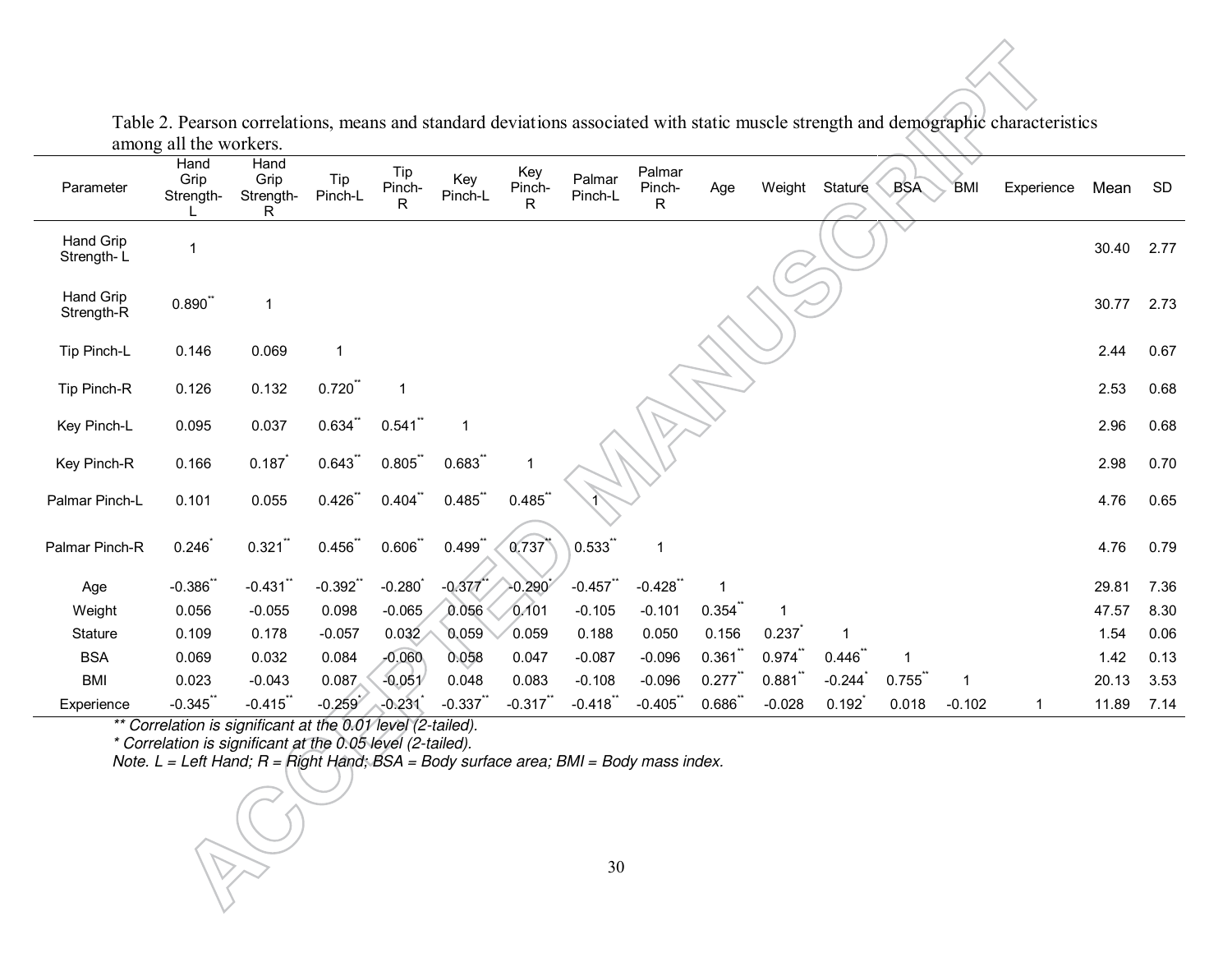## 1 Table 3. Hand grip strength (kg) among the handicraft workers group.

|                               |      | Right Hand        |                   | Left Hand         | Mann Whitney p |
|-------------------------------|------|-------------------|-------------------|-------------------|----------------|
| Participant                   | Mean | 95% CI [LCL, UCL] | Mean              | 95% CI [LCL, UCL] | value          |
| <b>Weavers</b>                | 30.5 | 29.8, 31.2        | 29.8              | 29.1, 30.6        | 0.193          |
| <b>Block Printing Workers</b> | 31.6 | 30.7, 32.5        | 30.9 <sup>°</sup> | 30.0.31.8         | 0.290          |
| Jewelry Workers               | 29.9 | 29.0, 30.9        | 30.5              | 29.5, 31.5        | 0.374          |
| Kruskal Wallis p value        |      | $0.046*$          |                   | 0.217             |                |

2 \* *(p<0.05)* 

3 \*\* *(p<0.01)* 

4 *Note. CI = Confidence Interval; LCL = Lower confidence limit; UCL = Upper confidence limit.* 5

6

7 Table 4. Tip pinch grip strength (kg) among the handicraft workers group.

| Participant                   | <b>Right Hand</b> |                   | Left Hand                 | Mann Whitney      |  |
|-------------------------------|-------------------|-------------------|---------------------------|-------------------|--|
|                               | Mean              | 95% CI [LCL, UCL] | 95% CHILCL, UCL]<br>Mean. | $p$ value         |  |
| Weavers                       | 2.5               | 2.3, 2.7          | 2.1, 2.5<br>2.3           | $0.037*$          |  |
| <b>Block Printing Workers</b> | 2.8               | 2.5, 3.0          | 2.3, 2.7<br>$2.5 -$       | $0.086^{\dagger}$ |  |
| Jewelry Workers               | 22                | 2.0, 2.5          | 2.5<br>2.3, 2.7           | $0.027*$          |  |
| Kruskal Wallis p value        |                   | $0.003**$         | $0.092^{\dagger}$         |                   |  |
|                               |                   |                   |                           |                   |  |

 $\begin{array}{r} 8 \\ 9 \end{array}$  \* (p<0.05)<br>9 \*\* (p<0.01)

 $9 \times^{*} (p < 0.01)$ <br>10  $\frac{1}{2}$  (slight but)

† 10 *(slight but not significant)*  11 *Note. CI = Confidence Interval; LCL = Lower confidence limit; UCL = Upper confidence limit.*

12

13

14 Table 5. Key pinch grip strength (kg) among the handicraft workers group.

|                               |      | <b>Right Hand</b> |      | Left Hand         | Mann Whitney |
|-------------------------------|------|-------------------|------|-------------------|--------------|
| Participant                   | Mean | 95% CI [LCL, UCL] | Mean | 95% CI [LCL, UCL] | $p$ value    |
| Weavers                       | 2.9  | 2.7, 3.1          | 2.7  | 2.5, 2.9          | $0.044*$     |
| <b>Block Printing Workers</b> | 3.2  | 3.0, 3.5          | 3.1  | 3.0, 3.3          | 0.627        |
| Jewelry Workers               | 27   | 2.5, 2.9          | 3.1  | 2.9, 3.3          | $0.005**$    |
| Kruskal Wallis p value        |      | $0.001**$         |      | $< 0.001**$       |              |

15  $*(p<0.05)$ <br>16  $*(p<0.01)$ 

16 \*\* *(p<0.01)*  17 *Note. CI = Confidence Interval; LCL = Lower confidence limit; UCL = Upper confidence limit.*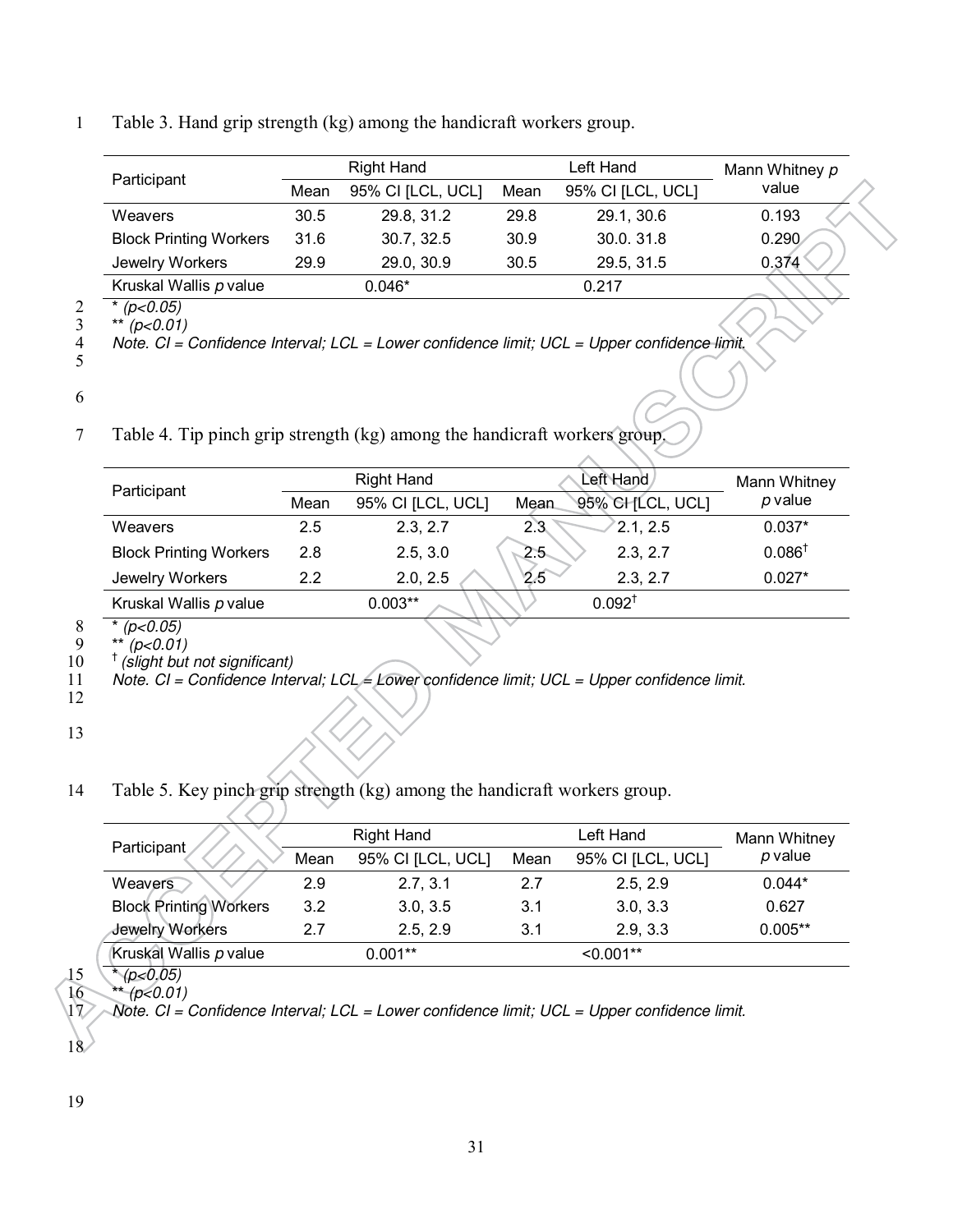|                | Participant                                                                                                         |      | <b>Right Hand</b> |      | Left Hand         | Mann Whitney |  |  |
|----------------|---------------------------------------------------------------------------------------------------------------------|------|-------------------|------|-------------------|--------------|--|--|
|                |                                                                                                                     | Mean | 95% CI [LCL, UCL] | Mean | 95% CI [LCL, UCL] | $p$ value    |  |  |
|                | Weavers                                                                                                             | 4.8  | 4.6, 5.0          | 4.5  | 4.3, 4.7          | $0.028*$     |  |  |
|                | <b>Block Printing Workers</b>                                                                                       | 5.1  | 4.9, 5.4          | 4.9  | 4.8, 5.1          | 0.104        |  |  |
|                | Jewelry Workers                                                                                                     | 4.2  | 3.9, 4.4          | 5.0  | 4.8, 5.2          | $< 0.001**$  |  |  |
|                | Kruskal Wallis p value                                                                                              |      | $< 0.001**$       |      | $< 0.001**$       |              |  |  |
| 21<br>22<br>23 | (p<0.05)<br>(p<0.01)<br>Note. CI = Confidence Interval; LCL = Lower confidence limit; UCL = Upper confidence limit. |      |                   |      |                   |              |  |  |
| 24             |                                                                                                                     |      |                   |      |                   |              |  |  |
|                |                                                                                                                     |      |                   |      |                   |              |  |  |
| 25             |                                                                                                                     |      |                   |      |                   |              |  |  |
| 26             |                                                                                                                     |      |                   |      |                   |              |  |  |
| 27             |                                                                                                                     |      |                   |      |                   |              |  |  |
|                |                                                                                                                     |      |                   |      |                   |              |  |  |
| 28             |                                                                                                                     |      |                   |      |                   |              |  |  |
| 29             | Table 7. Kruskal-Wallis H test post hoc multiple comparisons (Bonferroni analysis) to explore                       |      |                   |      |                   |              |  |  |
|                |                                                                                                                     |      |                   |      |                   |              |  |  |
| 30             | all possible pair-wise comparisons between the groups.                                                              |      |                   |      |                   |              |  |  |
|                |                                                                                                                     |      |                   |      |                   |              |  |  |

# 20 Table 6. Palmar pinch grip strength (kg) among the handicraft workers group.

| Group (I)                     | Group (J) |                                          |                | significance at 95% and 99% confidence interval |                   |
|-------------------------------|-----------|------------------------------------------|----------------|-------------------------------------------------|-------------------|
|                               |           | Grip Strength at Right Hand<br>Hand Grip | Tip Pinch Grip | Key Pinch Grip                                  | Palmar Pinch Grip |
| 1                             |           |                                          |                |                                                 |                   |
|                               | 3         |                                          |                |                                                 | $***$             |
| 2                             | 3         | $\ast$                                   | $***$          | $\ast\ast$                                      | $***$             |
|                               |           | Grip Strength at Left Hand               |                |                                                 |                   |
| 1                             |           |                                          |                | $***$                                           | $***$             |
|                               |           |                                          |                | $\ast$                                          | $***$             |
| າ                             |           |                                          |                |                                                 |                   |
| * $(p<0.05)$<br>$**$ (p. 0.1) |           |                                          |                |                                                 |                   |

32 \*\* *(p<0.01)* 

 $37<sup>1</sup>$ </sup>

† 33 *(slight but not significant)* 

34 *Note: Group 1 = Carpet weavers; Group 2 = Block printing workers; Group 3 = Imitation jewelry workers.* 

31<br>32<br>33<br>34<br>34<br>35 35 *Blank pair imply no significant difference between the groups after using a Bonferroni correction.*  36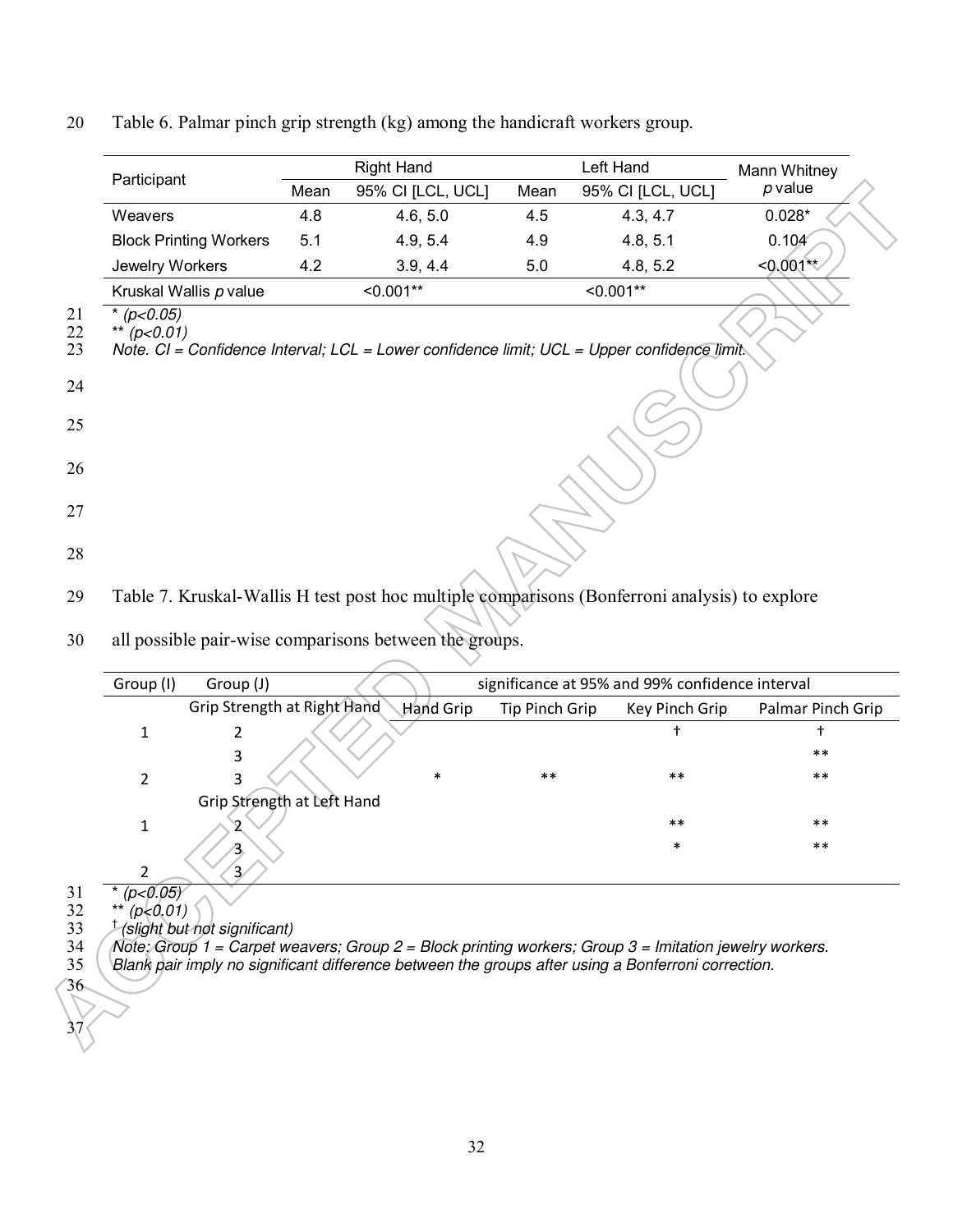